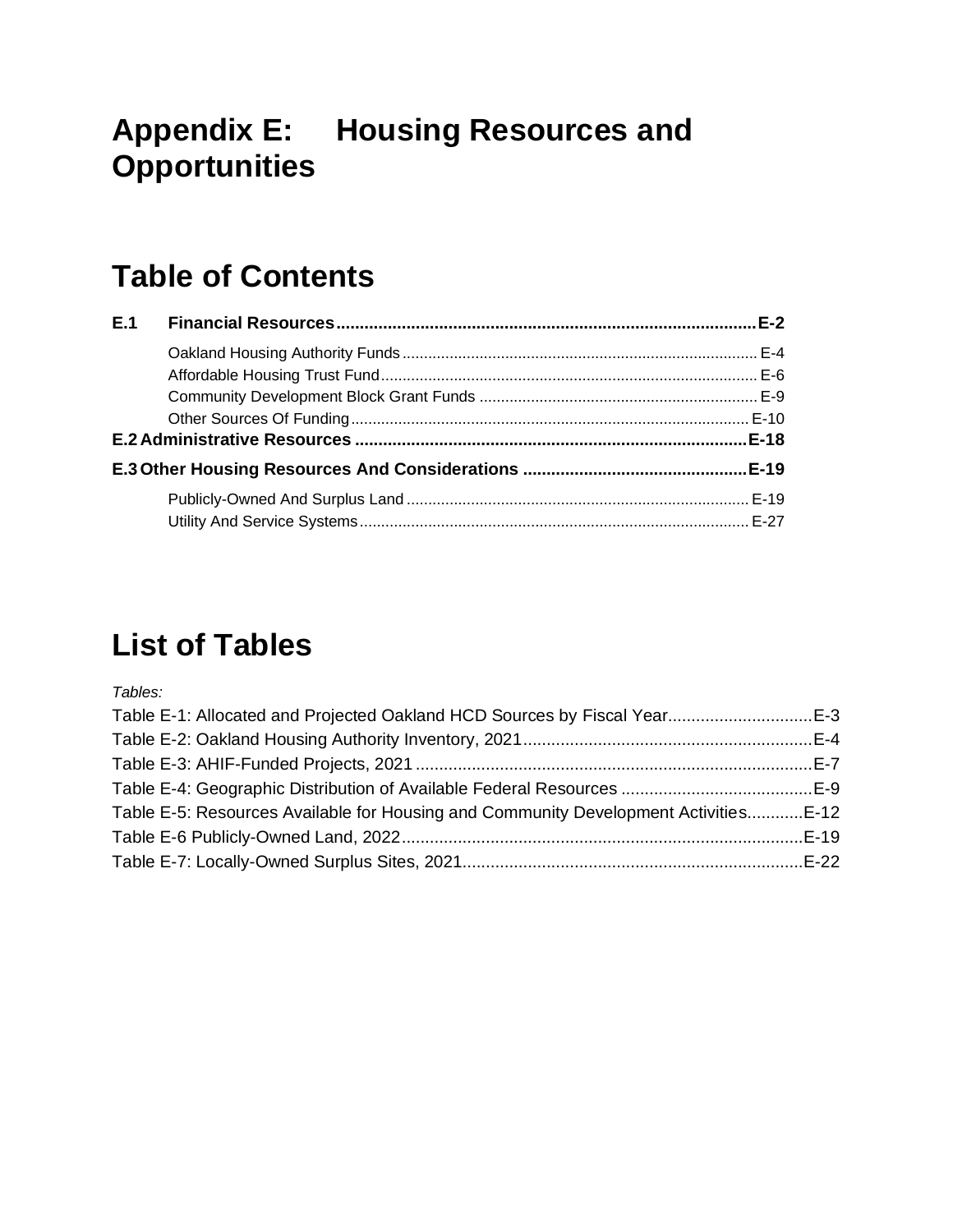<span id="page-1-0"></span>This appendix describes and assesses the resources available for the development, rehabilitation, and preservation of housing in Oakland. The following sections provide an overview of the financial and administrative resources to support the provision of affordable housing, as well as additional housing resources or considerations relevant for the provision of housing in the city.

# **E.1 Financial Resources**

There are a variety of potential funding sources available for housing activities in general. Due to both the high costs of developing and preserving housing and limitations on both the amount and use of funds, a variety of funding sources may be required. Three primary funding sources for housing currently used in Oakland include Oakland Housing Authority Funds, the Affordable Housing Trust Fund, and City Community Development Block Grant (CDBG) funds. These sources could potentially be used to assist in the support and development of affordable housing. A summary of allocated and projected funding toward affordable housing needs, as administered by the City's Department of Housing and Community Development (Oakland HCD), is provided in Table E-1 below.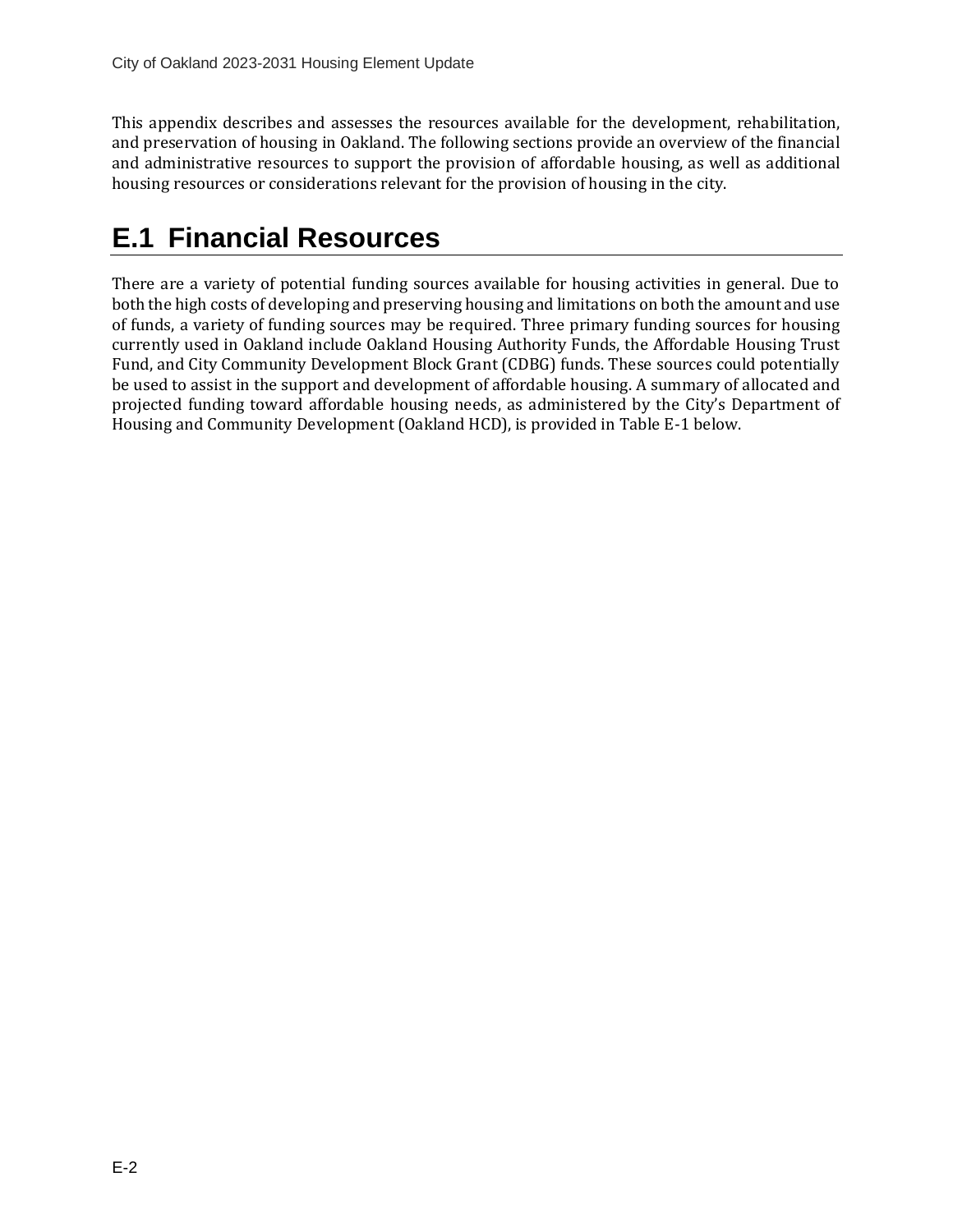|                                            |              |              |              | <b>Actual Allocations</b> |              |              | Projected<br>Allocations |
|--------------------------------------------|--------------|--------------|--------------|---------------------------|--------------|--------------|--------------------------|
| Source                                     | FY2018       | FY2019       | FY2020       | FY2021                    | FY2022       | FY2023       | FY2024                   |
| <b>Affordable Housing</b><br>Impact Fee    | \$4,894,717  | \$0          | \$4,968,500  | \$4,132,563               | \$7,644,567  | \$1,202,605  | \$3,807,000              |
| Jobs Housing Impact Fee                    | \$2,463,804  | \$0          | \$0          | \$5,273,519               | \$3,382,198  | \$2,714,524  | \$2,211,000              |
| Boomerang                                  | \$0          | \$92,225     | \$3,780,704  | \$5,182,725               | \$4,340,648  | \$6,826,142  | \$3,370,000              |
| Low-Mod Income<br>Housing Asset Fund       | \$0          | \$4,292,982  | \$3,074,957  | \$0                       | \$0          | \$0          | \$1,228,000              |
| HOME                                       | \$0          | \$440,253    | \$5,485,152  | \$2,642,594               | \$2,642,594  | \$2,642,594  | \$2,309,000              |
| HOME-ARP                                   | \$0          | \$0          | \$0          | \$0                       | \$9,627,050  | \$0          | \$0                      |
| <b>Excess Redevelopment</b><br><b>Bond</b> | \$9,000,000  | \$0          | \$0          | \$4,350,000               | \$3,900,000  | \$0          | \$0                      |
| Measure KK                                 | \$55,000,000 | \$45,000,000 | \$0          | \$0                       | \$0          | \$0          | \$0                      |
| CalHome                                    | \$0          | \$0          | \$78,220     | \$3,000,000               | \$0          | \$0          | \$0                      |
| <b>Local Housing Trust Fund</b>            | \$0          | \$0          | \$0          | \$0                       | \$5,000,000  | \$0          | \$0                      |
| <b>Total Sources</b>                       | \$71,358,521 | \$49,825,460 | \$17,387,533 | \$24,581,401              | \$36,537,057 | \$12,818,865 | \$12,925,000             |

<span id="page-2-0"></span>*Source: City of Oakland, Department of Housing and Community Development, 2021-2023 Strategic Action Plan*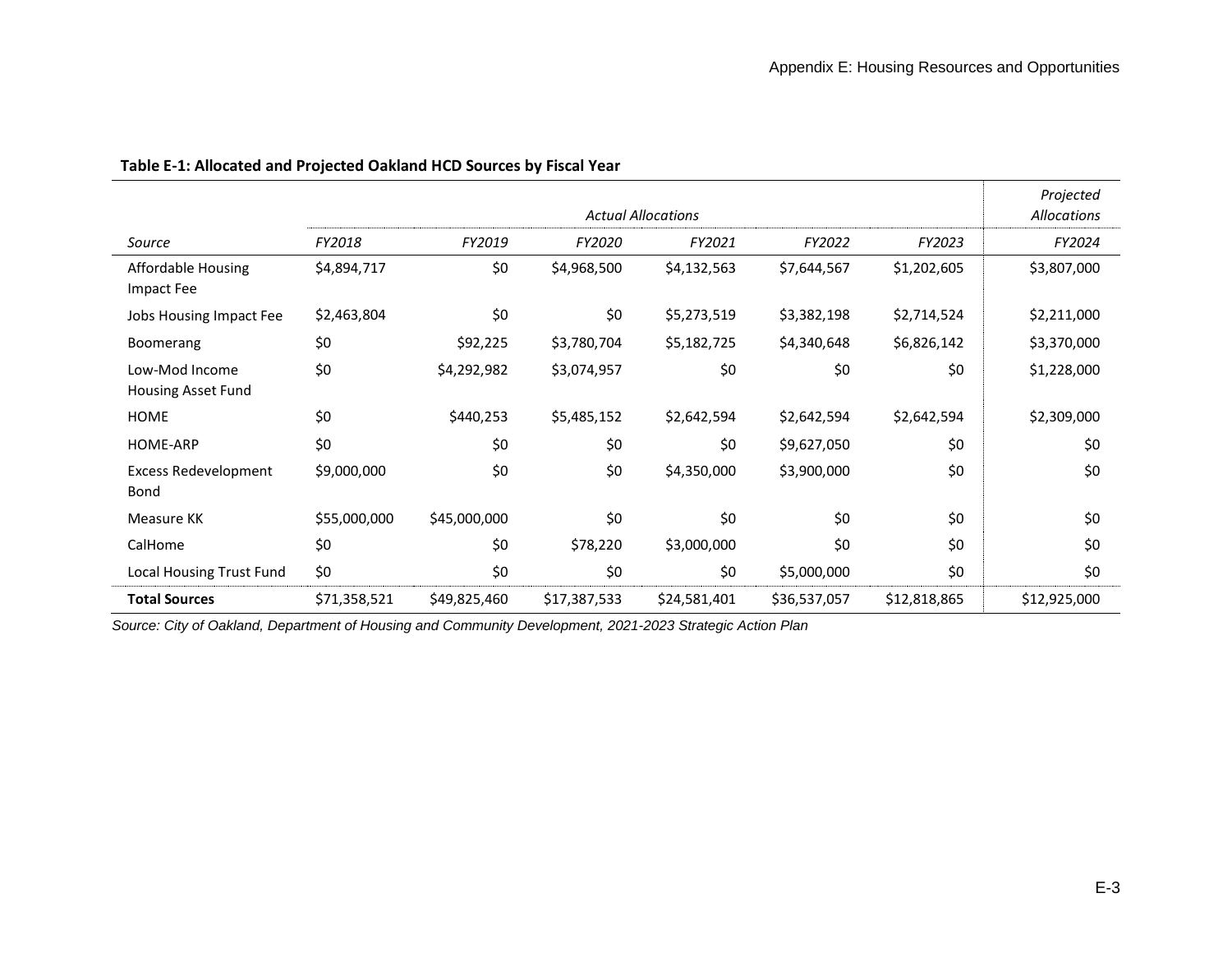### <span id="page-3-0"></span>**OAKLAND HOUSING AUTHORITY FUNDS**

The Oakland Housing Authority (OHA) provides assistance through the use of federal, State and local funds, to partner with developers to create and preserve affordable housing in the City of Oakland. As one of the housing authorities participating in the Department of Housing & Urban Development's (HUD) Moving to Work (MTW) Demonstration Program, OHA works with community partners and stakeholders to develop and implement innovative solutions to the persistent issues of access to quality affordable housing. The OHA owns and operates public housing and administers the Project-Based Section 8 Voucher Program (PBV). Projects assisted by the OHA include multifamily, senior, and for-sale housing. Projects assisted by the OHA are available in Table E-2 below.

Under MTW flexibility, OHA consolidates the public housing Operating Subsidy, the Capital Fund Program (CFP), and the Housing Choice Voucher program funding into a single fund budget. During Fiscal Year 2023, OHA projects to spend approximately \$16 million of its reserves on capital projects. Approximately, \$2 million will be invested in public housing property improvements. OHA expects to complete projects that will preserve and enhance each of its public housing sites, investing in site improvements, modernization of building systems and infrastructure, and rehabilitation of unit interiors. OHA plans to allocate approximately \$15 million in reserves for the new local, nontraditional Homekey program to address homelessness in Oakland. In addition, OHA will invest \$25 million in the acquisition and development of properties in the development pipeline.

| Name                         | Type                           | Number of Units |
|------------------------------|--------------------------------|-----------------|
| <b>MTW Public Housing</b>    |                                |                 |
| Campbell Village             | Large Family Sites             | 154             |
| <b>Lockwood Gardens</b>      | Large Family Sites             | 372             |
| Peralta Villa                | Large Family Sites             | 390             |
| <b>Harrison Towers</b>       | <b>Designated Senior Sites</b> | 101             |
| <b>Adel Court</b>            | <b>Designated Senior Sites</b> | 30              |
| Palo Vista Gardens           | <b>Designated Senior Sites</b> | 100             |
| Liden Court                  | Hope VI Sites                  | 38              |
| Mandela Gateway              | Hope VI Sites                  | 46              |
| Chestnut Court               | Hope VI Sites                  | 45              |
| Foothill Family Apts.        | Hope VI Sites                  | 21              |
| Lion Creek Crossings Phase 1 | Hope VI Sites                  | 45              |
| Lion Creek Crossings Phase 2 | Hope VI Sites                  | 54              |
| Lion Creek Crossings Phase 3 | Hope VI Sites                  | 37              |
| Lion Creek Crossings Phase 4 | Hope VI Sites                  | 21              |
| <b>Voucher Program</b>       |                                |                 |
| <b>General MTW HCV</b>       | <b>MTW</b>                     | 13,107          |
| <b>VASH</b>                  | Non-MTW                        | 526             |
| Section 8 Mod Rehab          | Non-MTW                        | 143             |

#### <span id="page-3-1"></span>**Table E-2: Oakland Housing Authority Inventory, 2021**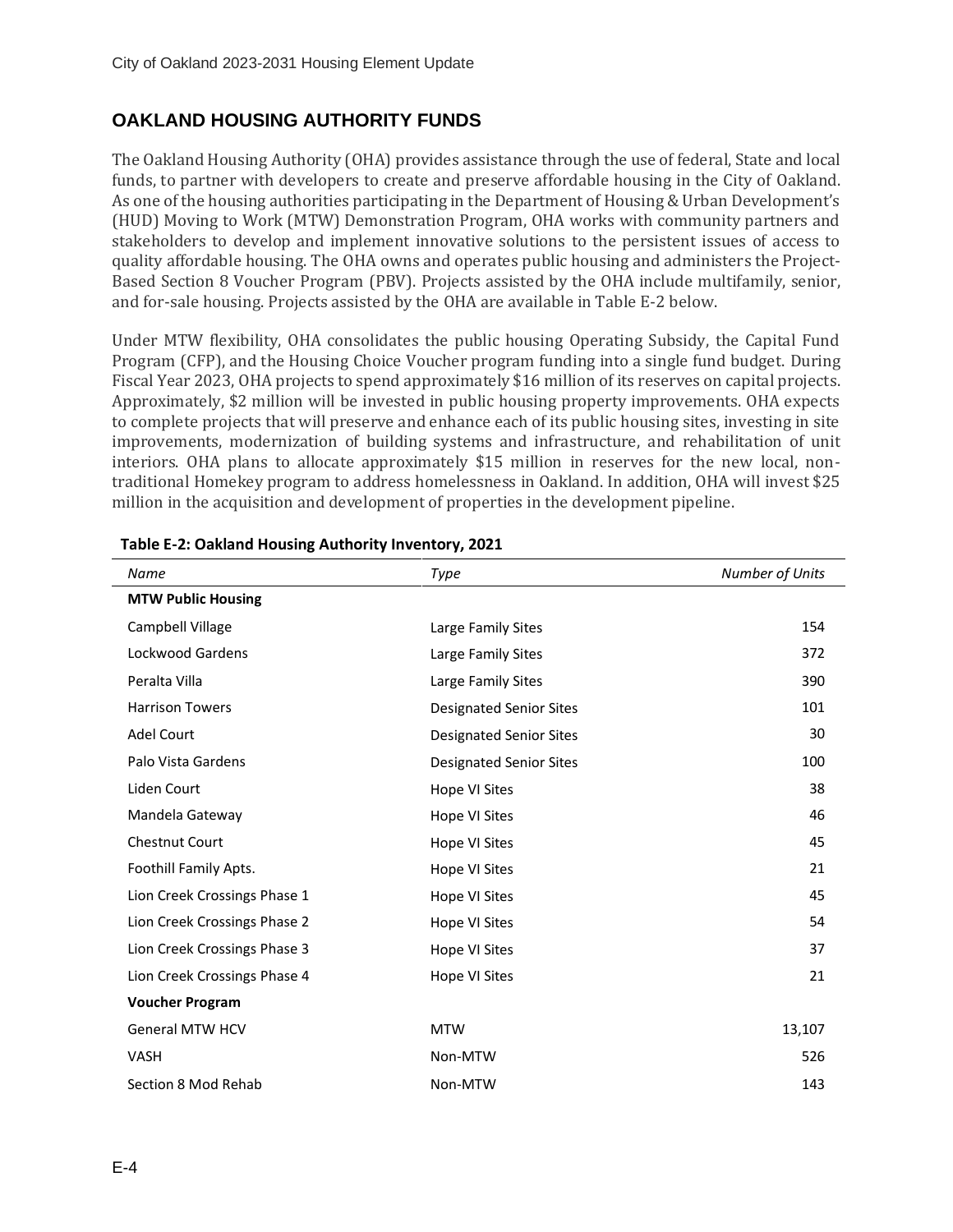| Name                              | Type    | Number of Units |
|-----------------------------------|---------|-----------------|
| Section 8 Mainstream              | Non-MTW | 212             |
| <b>FUP</b>                        | Non-MTW | 99              |
| <b>NED</b>                        | Non-MTW | 85              |
| <b>Tenant Protection Vouchers</b> | Non-MTW | 141             |
| Shelter plus Care (S+C)           | Non-MTW | 331             |

**Table E-2: Oakland Housing Authority Inventory, 2021**

*Source: Oakland Housing Authority, August 2021*

OHA Funds and other grant funds will be used in a variety of ways to facilitate the development and preservation of affordable housing. The City recognizes that the development of affordable housing cannot be accomplished through the efforts of the City alone. Partnerships must be developed with other private and governmental funding agencies, as well as with private for-profit and non-profit housing developers.

OHA continues to develop affordable housing to expand opportunities for families in need. Current projects and initiatives include:

- Brooklyn Basin OHA, in partnership with the City of Oakland and MidPen Housing Corporation, is developing 465 units of affordable housing for low-income families, seniors, and formerly homeless individuals as part of the Brooklyn Basin master planned community. In FY 2022 OHA expects Phase 3 (Foon Lok West), which includes 130 units for families (65 assisted with PBVs), to complete construction and lease up. Phase 4 (Foon Lok East) is projected to close on all construction financing and start construction in the fourth quarter of FY 2022. This last phase adds 124 units (61 with PBVs) for families and formerly homeless individuals, and will complete the project.
- 285 12th Street OHA, in partnership with the East Bay Asian Local Development Corporation (EBALDC), will newly construct 65 affordable units for extremely- and very-lowincome families and special needs populations (16 units assisted with PBVs), and 3,500 square feet of commercial space. The site is currently vacant and centrally located in downtown Oakland near several BART stations.
- Lake Park OHA, in partnership with EAH Housing, will newly construct 53 affordable apartments for extremely- and very-low-income families and formerly homeless veterans (14 assisted with VASH vouchers). The site is the former Kwik-Way Drive Inn in the Grand Lake neighborhood of Oakland near Lake Merritt as well as an abundance of grocery and other neighborhood-serving retail and restaurants.
- Mandela Station OHA has entered into an Exclusive Negotiating Agreement with MacFarlane Partners and SUDA in FY 2022 to newly construct 240 units for very-low-income families and approximately 16,000 square feet of commercial space in West Oakland. The site is currently owned by BART and is an integral part of a new master planned community that will include approximately 700 units as well as commercial office and life science space.
- Oak Grove North and South Apartments OHA expects to complete the substantial rehabilitation of Oak Grove in FY 2022, a former public housing property comprised of 151 apartments for very-low-income seniors in two scattered sites in Downtown Oakland (all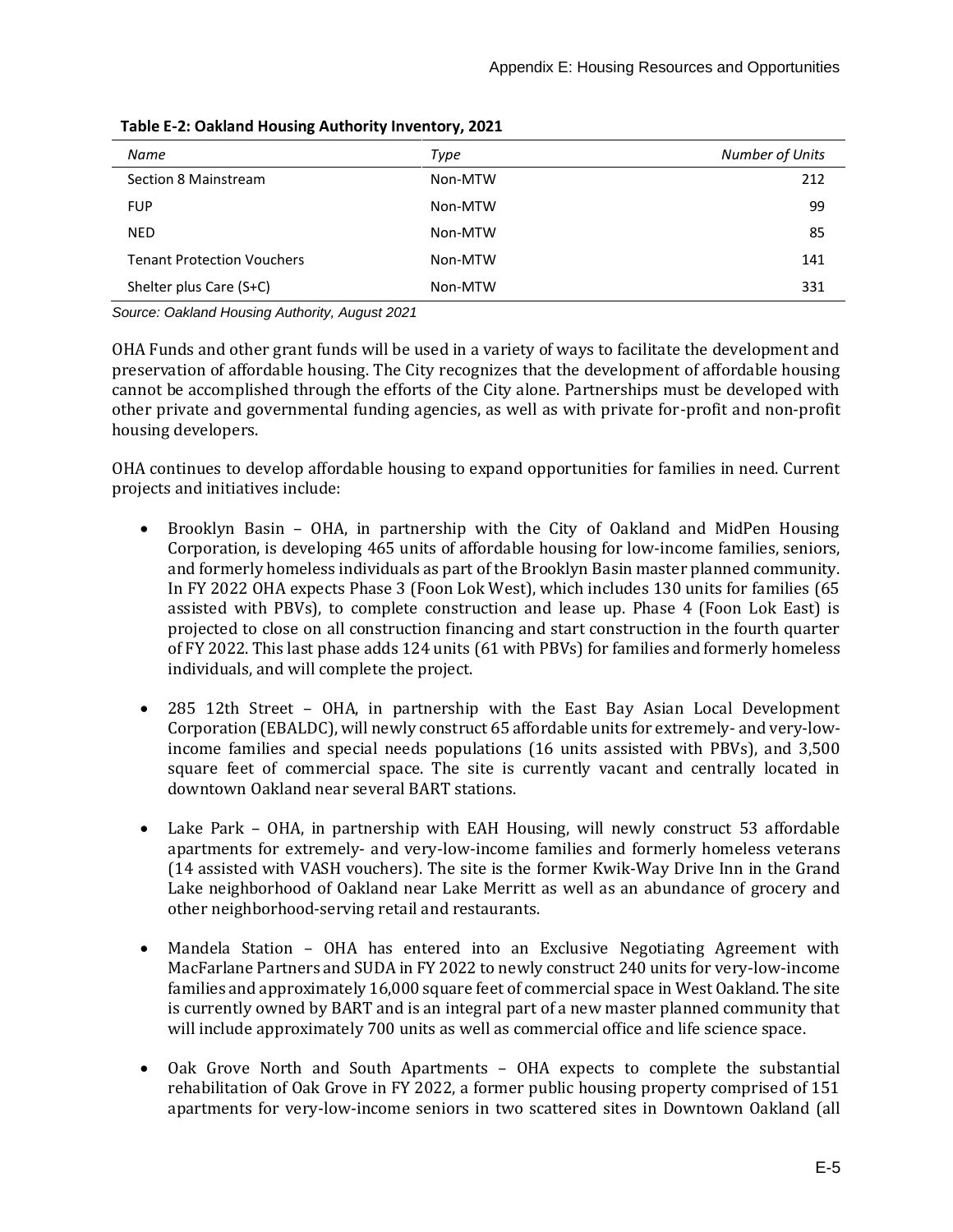units will be assisted with PBVs except for the two resident manager units). Oak Grove was approved for disposition by HUD under Section 18 of the Act (42 U.S.C. 1437) on July 5, 2018.

- Acquisition OHA will seek opportunities to acquire land and existing housing in order to preserve and/or create new housing opportunities.
- Reposition Current Assets OHA will seek opportunities to reposition underutilized real estate in order to preserve and create new housing opportunities that may include a variety of strategies to meet Oakland's need for additional permanent affordable housing.
- Buyouts OHA will exercise its option to purchase affordable housing developments in order to preserve affordable housing. During the FY 2022, OHA plans to pursue this option for Lion Creek Crossing Phases 1 and 2 and Mandela Gateway.
- Repurpose OHA may use interagency partnerships to repurpose underutilized properties to meet Oakland's need for additional affordable housing.

### <span id="page-5-0"></span>**AFFORDABLE HOUSING TRUST FUND**

The Affordable Housing Trust Fund is the primary local source of ongoing funding to increase, improve, and preserve the supply of affordable housing in Oakland. Through the Trust Fund, fee revenue leverages other federal, State, and county funding sources to produce more affordable units. City funds are intended to partially fill the gap between development costs and funding available from other private and public sources; this local funding commitment is often critical to securing additional gap funding for these projects.

The Trust Fund receives its revenues from the Affordable Housing Impact Fee (AHIF), the Jobs/Housing Impact Fee, and the 25 percent allocation of former redevelopment tax increment funds set aside for affordable housing (i.e., "boomerang funds"). In 2018, the City Council amended these boomerang funds to also be used towards anti-displacement and homeless prevention services. Funds from the Affordable Housing Trust Fund are awarded on a competitive basis to project developers responding to a Notice of Funding Availability (NOFA) issued by the City's Housing and Community Development Department (City HCD). Requests for City funding for the 2020 NOFA ranged from 6 percent to 34 percent of total development costs, averaging 13 percent of costs.

The AHIF account had a fund balance of \$17,519,186 as of June 30, 2021. This amount includes AHIF revenue received as well as accrued interest and investment earnings. A total of \$12,933,909 of impact fee funds are committed to six multifamily rental projects in various stages of predevelopment, construction, and completion (see Table E-3 below). The projects will provide a total of 369 housing units affordable to extremely-low-, very-low-, and low-income households; some units are set aside for homeless and special needs households. After accounting for funds committed, \$4,585,277 of the June 30, 2021 fund balance remains uncommitted. A five-year review of the AHIF has concluded that the maximum legal fee is greater than the current adopted fee across all land uses. 1

<sup>1</sup> [https://cao-94612.s3.amazonaws.com/documents/Task-1.A-Hausrath-FINAL-12232021-Afford-Hsg-Impact-Fee-Five-Year-](https://cao-94612.s3.amazonaws.com/documents/Task-1.A-Hausrath-FINAL-12232021-Afford-Hsg-Impact-Fee-Five-Year-Review.pdf)[Review.pdf](https://cao-94612.s3.amazonaws.com/documents/Task-1.A-Hausrath-FINAL-12232021-Afford-Hsg-Impact-Fee-Five-Year-Review.pdf)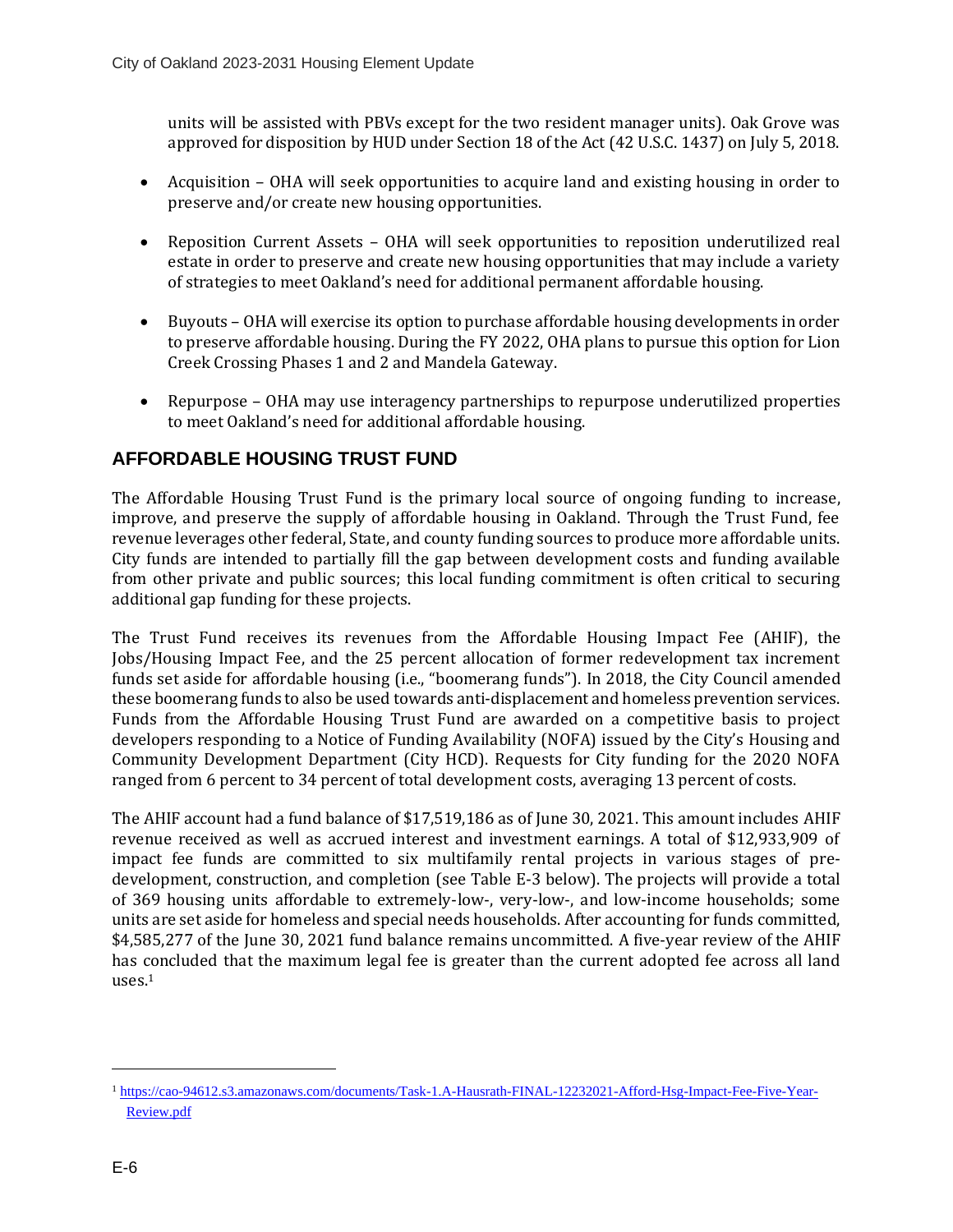<span id="page-6-0"></span>

| Project Name                               | Project Type                   | Units | <b>Funding Committed</b>                                                            | <b>Other Sources of Funding</b>                                                                                                                                                                                                                                                                                                                                                                      |
|--------------------------------------------|--------------------------------|-------|-------------------------------------------------------------------------------------|------------------------------------------------------------------------------------------------------------------------------------------------------------------------------------------------------------------------------------------------------------------------------------------------------------------------------------------------------------------------------------------------------|
| <b>Pre-Development</b>                     |                                |       |                                                                                     |                                                                                                                                                                                                                                                                                                                                                                                                      |
| Friendship Senior<br><b>Rental Housing</b> | Senior Rental                  | 48    | \$2,235,000<br>(\$1,885,000 in FY 2019-<br>2020, and \$350,000 in<br>FY 2020-2021)  | City funds: Jobs/Housing Impact Fee, HOME (Home Investment<br>Partnerships Program: locally administered federal funds), Other City<br>funds (non-impact fee)<br>State funds: Multifamily Housing Program, No Place Like Home, Low<br>Income Housing Tax Credit<br>Other: a combination of private and other funding sources                                                                         |
| West Grand &<br><b>Brush Phase I</b>       | Multifamily<br>Rental          | 59    | \$3,965,000                                                                         | City funds: Jobs/Housing Impact Fee, Measure KK Affordable Housing<br>and Infrastructure Bond, Low-Moderate Income Housing Asset Fund<br>County funds: Alameda County Measure A1 Housing Bond<br>State funds: Infill Infrastructure Grant, Multifamily Housing Program,<br>Housing Accelerator Fund<br>Federal funds: Federal Home Loan Bank of San Francisco Affordable<br><b>Housing Program</b>   |
| Longfellow<br>Corner                       | Multifamily<br>Rental          | 77    | \$3,264,000<br>(\$1,024,500 in FY 2019-<br>2020 and \$2,239,500 in<br>FY 2020-2021) | City funds: Boomerang, Measure KK Affordable Housing and<br>Infrastructure Bond<br>State funds: Affordable Housing and Sustainable Communities, Infill<br>Infrastructure Grant, Low Income Housing Tax Credit<br>Other: a combination of private and other funding sources                                                                                                                           |
| 7th & Campbell                             | <b>Special Needs</b><br>Rental | 79    | \$460,192                                                                           | City funds: Boomerang, Measure KK Affordable Housing and<br>Infrastructure Bond<br>County funds: Alameda County Measure A1 Housing Bond<br>State funds: Transit Oriented Development Housing Program, Housing<br><b>Accelerator Fund</b><br>Federal funds: Federal Home Loan Bank of San Francisco Affordable<br><b>Housing Program</b><br>Other: a combination of private and other funding sources |
| <b>Hadson</b> Completed                    |                                |       |                                                                                     |                                                                                                                                                                                                                                                                                                                                                                                                      |

### **Table E-3: AHIF-Funded Projects, 2021**

**Under Construction**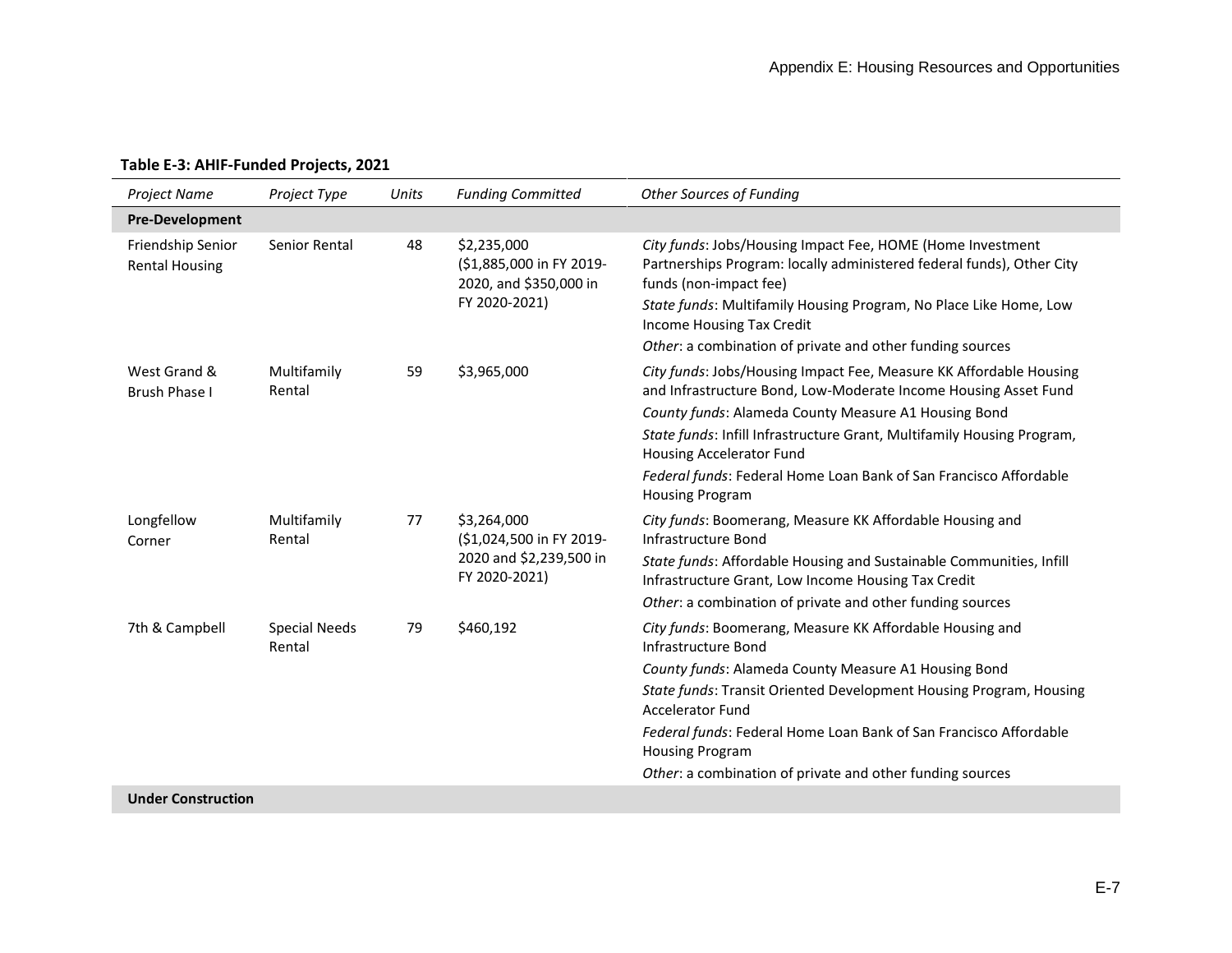| Project Name                                       | Project Type                             | Units | <b>Funding Committed</b> | <b>Other Sources of Funding</b>                                                                                                                                                                                                                                                                                                                                                                                                |
|----------------------------------------------------|------------------------------------------|-------|--------------------------|--------------------------------------------------------------------------------------------------------------------------------------------------------------------------------------------------------------------------------------------------------------------------------------------------------------------------------------------------------------------------------------------------------------------------------|
| 95th Avenue &<br>International<br><b>Boulevard</b> | Multifamily<br>Rental                    | 55    | \$1,409,717              | City funds: Jobs/Housing Impact Fee, Boomerang, HOME (Home<br>Investment Partnerships Program: locally administered federal funds),<br>Low-Moderate Income Housing Asset Fund, Redevelopment Successor<br>Agency and Economic and Workforce Development (combination of<br>excess bond funds and land contribution)<br>State funds: Low Income Housing Tax Credit<br>Other: a combination of private and other funding sources |
| <b>Completed/Closeout Underway</b>                 |                                          |       |                          |                                                                                                                                                                                                                                                                                                                                                                                                                                |
| Oak Hill<br>Apartments<br>(NOVA)                   | Chronically<br><b>Homeless</b><br>Rental | 57    | \$1,600,000              | County funds: Alameda County Measure A1 Housing Bond<br>State funds: Low Income Housing Tax Credit<br>Federal funds: Federal Home Loan Bank of San Francisco Affordable<br><b>Housing Program</b><br>Other: a combination of private and other funding sources                                                                                                                                                                 |

#### **Table E-3: AHIF-Funded Projects, 2021**

*Source: Hausrath Economics Group, Oakland Affordable Housing Impact Fee Five-Year Review, December 23, 2021; City of Oakland, Impact Fee Annual Report, December 24, 2021*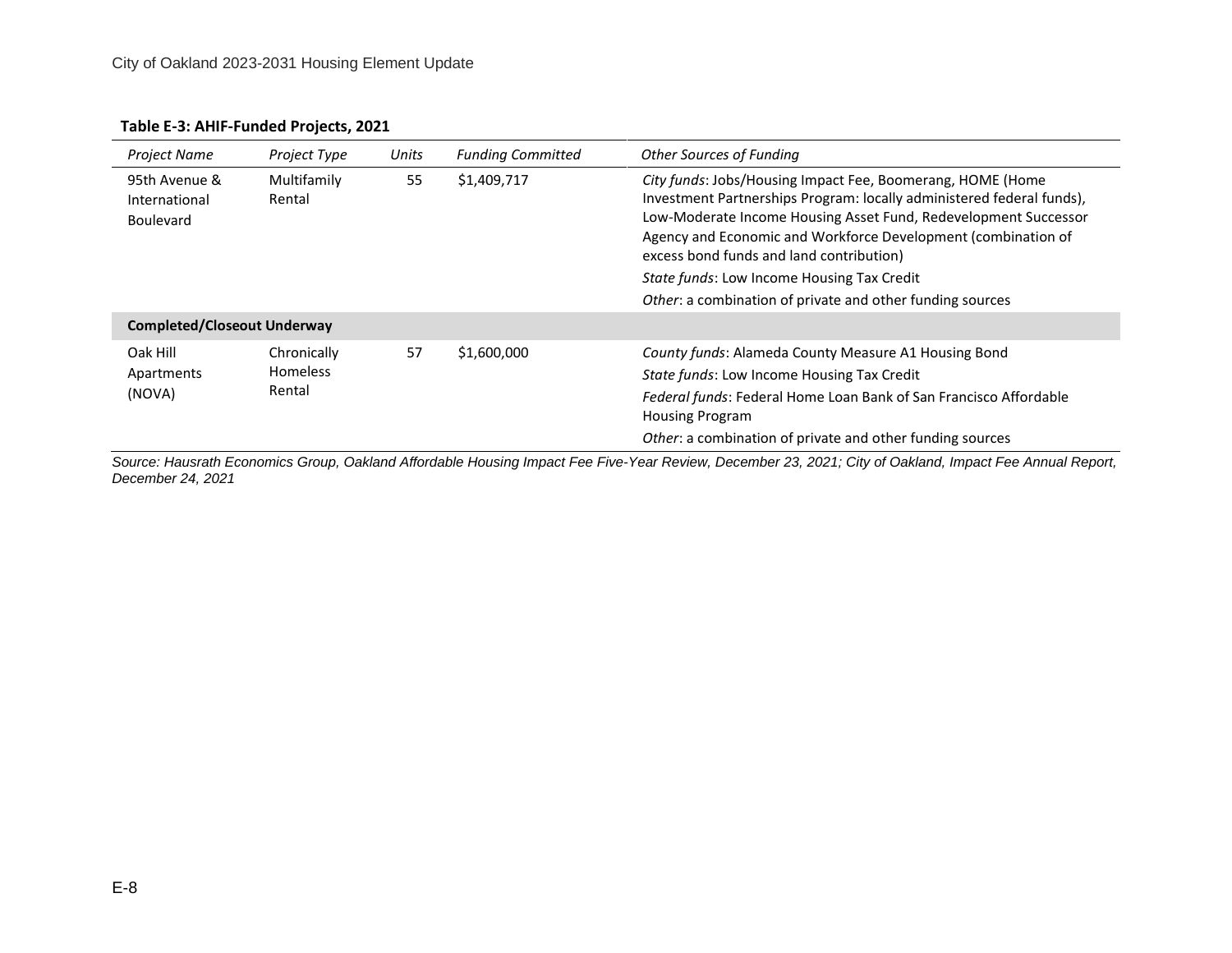### <span id="page-8-0"></span>**COMMUNITY DEVELOPMENT BLOCK GRANT FUNDS**

Through the Community Development Block Grant (CDBG) program, the Department of Housing and Urban Development (HUD) provides funds to local governments for funding a wide range of community development activities. Oakland is expected to receive \$7,750,367 as part of its annual allocation from the CDBG during 2021-2022 program year—per the 2021-2022 Annual Action Plan—in addition funds from program income and prior year resources, totaling about \$10.9 million in funding. The City expects to have at least \$22.9 million in available CDBG funding throughout the Consolidated Plan period (2020/2021 to 2024/2025). The CDBG funds are utilized to fund activities that include administration, public services, housing, economic development, and other activities benefiting low- to moderate-income households and communities. Specific projects financed by the CDBG include minor and emergency home repair programs, first time homebuyers program, supportive housing for seniors and special needs residents, anti-displacement measures, homelessness prevention and support, blighted property clean up, youth services, capital improvements, and expansion and preservation of the affordable housing supply. Program funds may also be used to complete required and approved housing rehabilitation construction repair activities and addressing lead-based paint hazards and includes all CDBG eligible project-related soft costs, including but not limited to, hazardous materials testing fees, title fees, and document recordation fees. Per the City's Draft 2020/2021 Consolidated Annual Performance and Evaluation Report (CAPER), through a combination of funding sources (including CDBG funds) the City acquired seven sites for conversion/rehabilitation of 269 affordable housing units, completed construction and rehabilitation for 428 units, and started new construction of 323 units of affordable housing. Through a competitive process, the City also committed funding for another 448 units, providing the critical funding commitments that will build up the pipeline of affordable housing over the next several years. A summary of the geographic distribution of CDBG and other federal funding per the Draft 2020/2021 CAPER is provided in Table E-4 below.

|                      | Resources<br>Made | <b>Target</b>         | Actual<br>Percentage |                                                                              |
|----------------------|-------------------|-----------------------|----------------------|------------------------------------------------------------------------------|
| Program <sup>1</sup> | Available         | Area                  | of Allocation        | <b>Narrative Description</b>                                                 |
|                      |                   | Council<br>District 1 | 1.35%                |                                                                              |
|                      |                   | Council<br>District 2 | 2.19%                |                                                                              |
|                      |                   | Council<br>District 3 | 3.47%                | Housing, Housing Services,<br>Homeless Services &                            |
| <b>CDBG</b>          | \$11,708,236      | Council<br>District 4 | 1.53%                | Facilities, Public Facilities,<br>Economic Development,                      |
|                      |                   | Council<br>District 5 | 3.56%                | Youth & Senior Services,<br>Housing Rehabilitation,<br>Relocation, and Anti- |
|                      |                   | Council<br>District 6 | 3.62%                | Displacement                                                                 |
|                      |                   | Council<br>District 7 | 2.59%                |                                                                              |
|                      |                   | Citywide              | 81.14%               |                                                                              |
| Home<br>Investment   | \$3,173,979       | Citywide              | 100.0%               | Affordable Housing                                                           |

<span id="page-8-1"></span>

| Table E-4: Geographic Distribution of Available Federal Resources |  |
|-------------------------------------------------------------------|--|
|-------------------------------------------------------------------|--|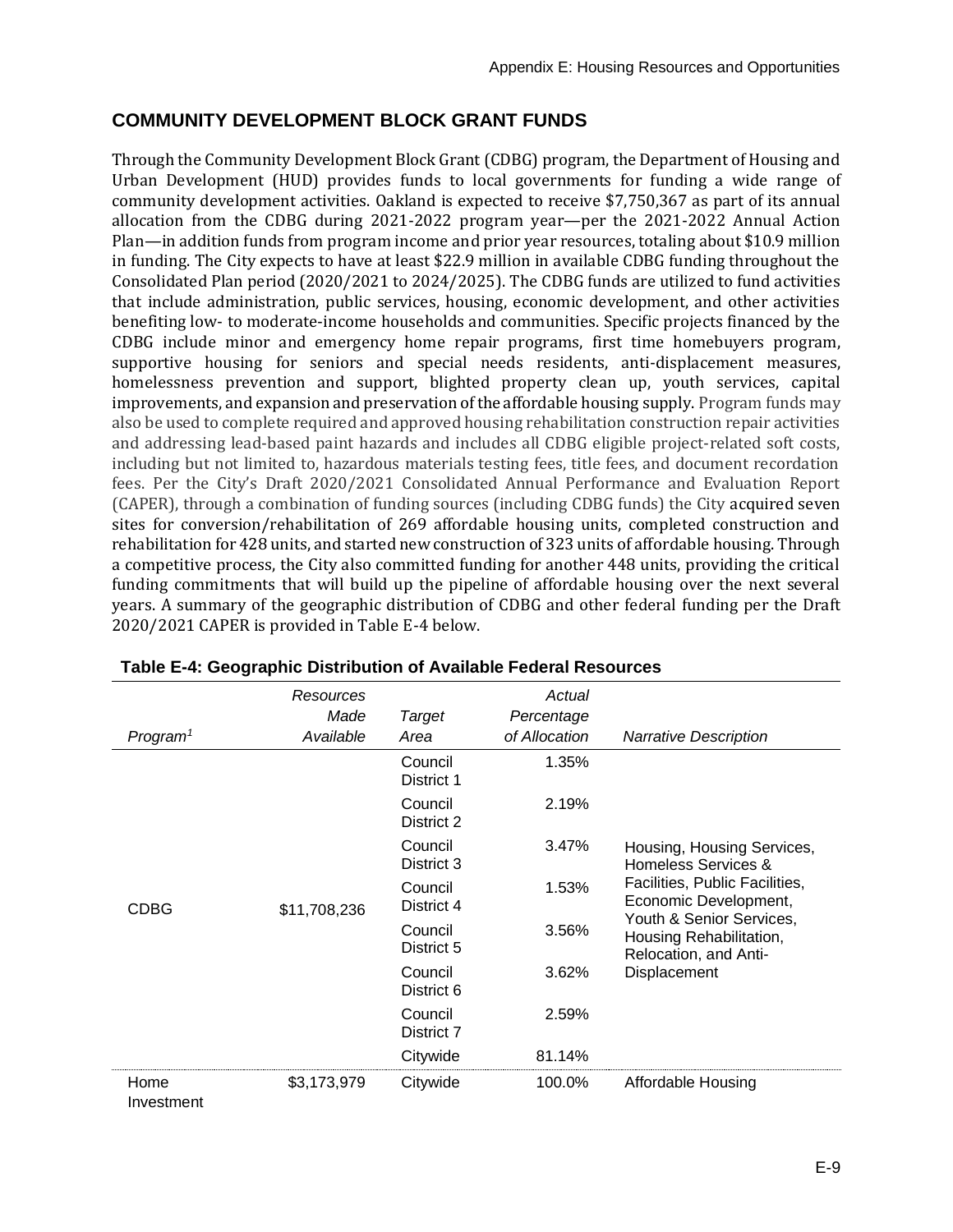|                                                                                                         | Resources<br>Made                                     | <b>Target</b> | Actual<br>Percentage |                                                                                                      |  |
|---------------------------------------------------------------------------------------------------------|-------------------------------------------------------|---------------|----------------------|------------------------------------------------------------------------------------------------------|--|
| Program <sup>1</sup>                                                                                    | Available                                             | Area          | of Allocation        | <b>Narrative Description</b>                                                                         |  |
| Partnerships<br>Program<br>(HOME)                                                                       |                                                       |               |                      |                                                                                                      |  |
| HUD's<br>Opportunities for<br>Persons with<br>AIDS (HOPWA)                                              | \$3,078,240                                           | Citywide      | 100.0%               | HIV/AIDS Housing and<br>Services                                                                     |  |
| Emergency<br><b>Solutions Grants</b><br>(ESG)                                                           | \$660,016                                             | Citywide      | 100.0%               | Homeless, Rapid<br>Rehousing, Shelter,<br>Outreach                                                   |  |
| CDBG-CV                                                                                                 | \$4,532,841<br>(CDBG-CV)<br>\$3,712,594<br>(CDBG-CV3) | Citywide      | 100.0%               | Prepare, prevent, respond<br>to COVID impacts for low-<br>to moderate-income<br>residents of Oakland |  |
| <b>HOPWA-CV</b>                                                                                         | \$447,972                                             | Citywide      | 100.0%               | Prepare, prevent, respond<br>to COVID impacts for<br>persons living with<br><b>HIV/AIDS</b>          |  |
| ESG-CV                                                                                                  | \$2,275,917<br>(ESG-CV)<br>\$19,288,175<br>(ESG-CV2)  | Citywide      | 100.0%               | Prepare, prevent, respond<br>to COVID impacts for the<br>unhoused                                    |  |
| 1. Programa with a " CV" ouffix refer to foderal Coronavirus Aid Poliof & Economic Coourity (CADES) Act |                                                       |               |                      |                                                                                                      |  |

| Table E-4: Geographic Distribution of Available Federal Resources |  |  |  |
|-------------------------------------------------------------------|--|--|--|
|-------------------------------------------------------------------|--|--|--|

1. Programs with a "-CV" suffix refer to federal Coronavirus Aid Relief & Economic Security (CARES) Act programs designed to respond to the COVID-19 pandemic.

*Source: City of Oakland, Department of Housing and Community Development, Draft Consolidated Annual Performance and Evaluation Report, 2020-2021*

### <span id="page-9-0"></span>**OTHER SOURCES OF FUNDING**

Another source of housing assistance in the City of Oakland is through the Alameda County Community Development Agency (CDA). The Housing and Community Development Department of the CDA maintains and expands housing opportunities for low- and moderate-income persons and families in the county by preserving and rehabilitating the county's housing stock, expanding the supply of affordable housing for renters and first-time homebuyers, serving the needs of the homeless community, improving public infrastructure, and constructing neighborhood-serving facilities. The CDA's specific accomplishments from the 2018-2019 year include:

- Provision of public services or safety net services 5,033 clients served
- Provision of housing counselling 130 clients served
- Economic development and job training 88 clients served
- Provision of services to homeless individuals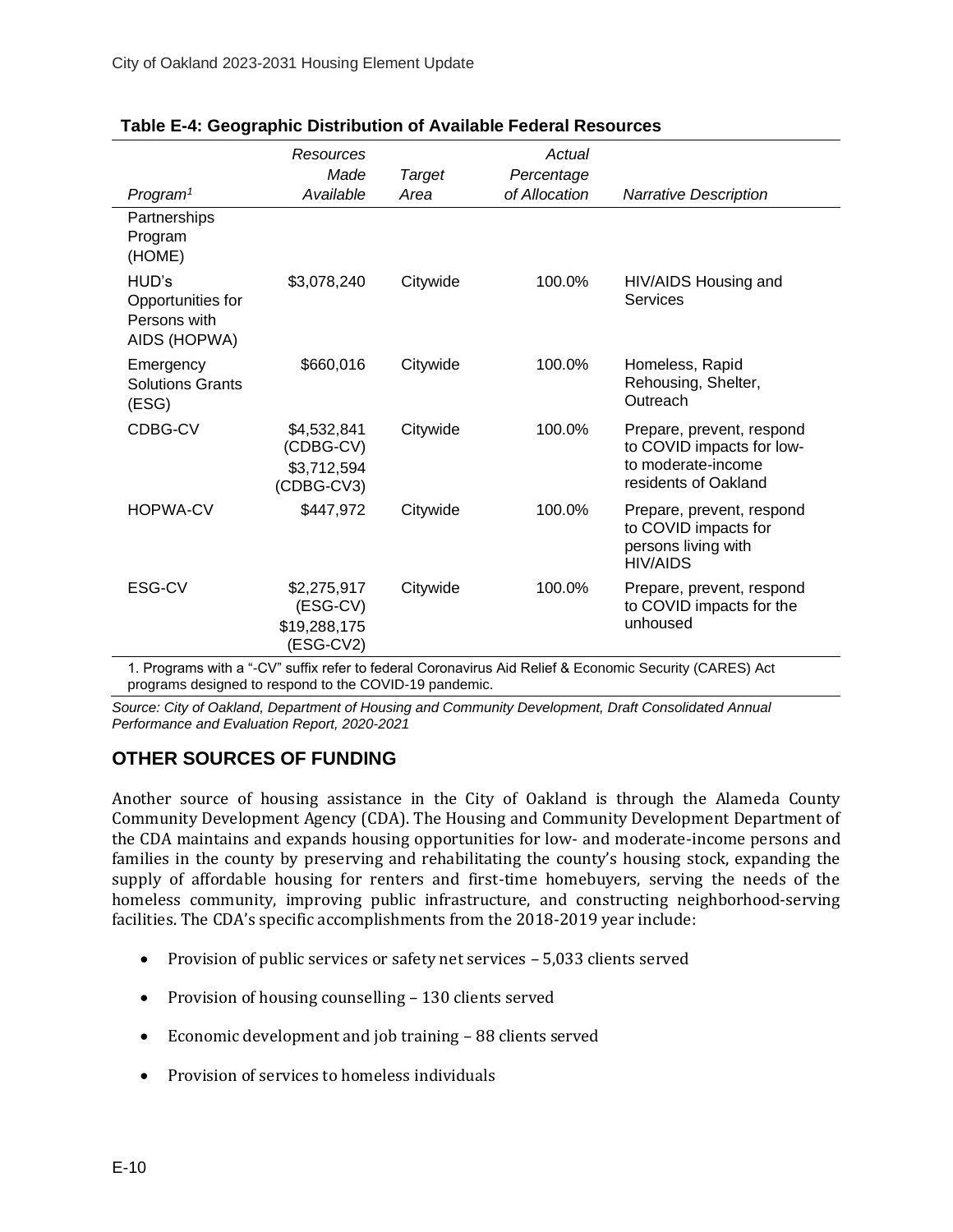- o 7,160 beds provided
- o 21,540 meals served
- Affordable housing preservation 29 units renovated

Further, the Alameda County CDA funds the provision of affordable housing through administering affordable housing bonds. In November 2016, Alameda County voters approved the Affordable Housing Bond Measure A1. This measure issued \$580,000,000 in bonds for affordable local housing to the county. The Alameda County Affordable Housing Bond Measure A1 by the City Rental Housing Development Fund allocated a base of \$49,300,000 to Oakland. As of August 2021, no funds from the City's project balance remain available. In Oakland, the Bond Measure A-1 funds supported the construction of 16 rental projects to develop 874 affordable housing units.

Bond Measure KK was also approved in November 2016 and provides loans for acquisition-related and rehabilitation costs associated with developing, protecting, and preserving long term affordable housing throughout the city. The \$3,000,000 in funds are available to a number of borrowers, including affordable housing developers and community land trusts. The program is limited to buildings with one to four units.

The California Department of Housing and Community Development (State HCD) administered Home Investment Partnerships Program (HOME) is also another source of funding in Oakland. HOME funds are used to preserve and improve existing housing through the Owner-Occupied Rehabilitation (OOR) Program. In 2018, the City of Oakland received \$3,042,249 in a HOME program grant award from the State HCD. HOME activities will continue to leverage Affordable Housing Trust Fund HOME dollars. The City has received this funding in the past and will continue to seek new HOME Investment Partnership Program funding.

Another key source of funding affordable housing within the City is HUD's Opportunities for Persons with AIDS (HOPWA) program. HOPWA provides formula allocations and competitively awarded grants to eligible states, cities, and nonprofit organizations to provide housing assistance and related supportive services to meet the housing needs of low-income persons and their families living with HIV/AIDS. In 2018, the City of Oakland received \$2,835,545 in a HOPWA program grant award from HUD. HOPWA activities will include support services, outreach and information and referral, housing, and housing development in Alameda and Contra Costa Counties for persons living with AIDS and their families.

In addition, the City of Oakland received \$628,532 from HUD's Emergency Solutions Grants (ESG) program in 2018. The ESG program provides funding to engage homeless individuals and families living on the street, improve the number and quality of emergency shelters for homeless individuals and families, help operate these shelters, provide essential services to shelter residents, rapidly rehouse homeless individuals and families, and prevent families and individuals from becoming homeless. The City's ESG activities will support the Permanent Access To Housing (PATH) Strategy; providing rapid rehousing, shelter, and outreach services; and Homeless Management Information System (HMIS) activities.

In November 2018, Oakland voters approved Measure W, the Oakland Vacant Property Tax (VPT). The VPT Act establishes an annual tax of \$3,000 to \$6,000 on vacant property for 20 years. A property is considered "vacant" if it is in use less than 50 days in a calendar year, subject to certain exemptions. In its first year, the VPT brought in approximately \$5,600,000. The City has established that revenue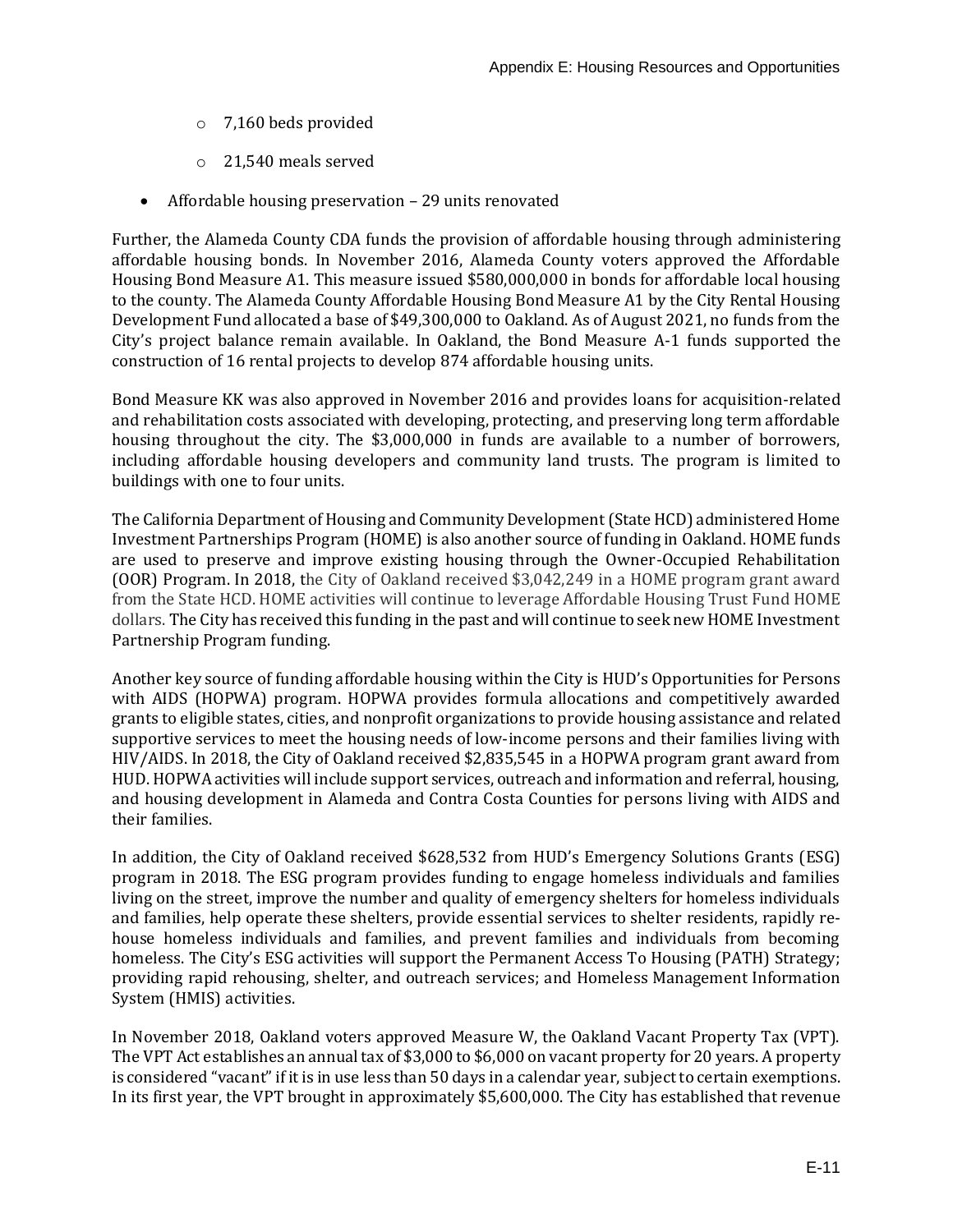from the VPT will be used to fund homelessness programs and services, affordable housing, code enforcement, and clean up of blighted properties and illegal dumping.

Table E-5 provides a non-exhaustive list of additional potential funding sources that are available for housing activities and community development activities. Resources are divided into four categories: federal, State, county, City, and private.

| Program Name                                                                        | Description                                                                                                                                                                                                                                                                                                                                                                                                                                                                                                                                                                                                                                                                                                                                                                                                                                                                                                                                                                                                                                                            |  |  |  |  |  |
|-------------------------------------------------------------------------------------|------------------------------------------------------------------------------------------------------------------------------------------------------------------------------------------------------------------------------------------------------------------------------------------------------------------------------------------------------------------------------------------------------------------------------------------------------------------------------------------------------------------------------------------------------------------------------------------------------------------------------------------------------------------------------------------------------------------------------------------------------------------------------------------------------------------------------------------------------------------------------------------------------------------------------------------------------------------------------------------------------------------------------------------------------------------------|--|--|--|--|--|
| <b>Federal Programs</b>                                                             |                                                                                                                                                                                                                                                                                                                                                                                                                                                                                                                                                                                                                                                                                                                                                                                                                                                                                                                                                                                                                                                                        |  |  |  |  |  |
| Community<br>Development Block<br>Grant (CDBG)                                      | HUD-provided annual grant program for housing and community development<br>activities.                                                                                                                                                                                                                                                                                                                                                                                                                                                                                                                                                                                                                                                                                                                                                                                                                                                                                                                                                                                 |  |  |  |  |  |
| <b>Housing Opportunities</b><br>for Persons with AIDS<br>(HOPWA)                    | HUD-provided grants to local communities, States, and nonprofit organizations for<br>projects that benefit low-income persons living with HIV/AIDS and their families                                                                                                                                                                                                                                                                                                                                                                                                                                                                                                                                                                                                                                                                                                                                                                                                                                                                                                  |  |  |  |  |  |
| <b>Housing Choice</b><br>Voucher (Section 8)<br>Program                             | Rental vouchers administered by local public housing agencies and funded by HUD.<br>The vouchers can be used by lower-income families in any eligible housing unit,<br>including private market rate units.                                                                                                                                                                                                                                                                                                                                                                                                                                                                                                                                                                                                                                                                                                                                                                                                                                                            |  |  |  |  |  |
| Section 811 Supportive<br>Housing for Persons<br>with Disabilities                  | HUD-provided funding to non-profit developers of rental housing with the<br>availability of supportive services for very-low- and extremely-low-income adults<br>with disabilities.                                                                                                                                                                                                                                                                                                                                                                                                                                                                                                                                                                                                                                                                                                                                                                                                                                                                                    |  |  |  |  |  |
| <b>Federal Housing</b><br>Administration (FHA)<br>Mortgage Insurance<br>Origination | HUD-administered programs to insure mortgages for various types of housing,<br>including Section 207 Rental Housing, Section 207 Manufactured Home Parks,<br>Section 231 Cooperative Units, Section 220 Rental Housing for Urban Renewal and<br>Concentrated Development Areas, Section 221(d)(4) New Construction or<br>Substantial Rehabilitation of Rental Housing, Section 207/223(f) Purchase or<br>Refinancing of Existing Multifamily Housing Projects, Section 223(a)(7) Refinancing<br>of Existing Multifamily Rental Housing, Section 231 Rental Housing for the Elderly,<br>Section 234(d) Mortgage Insurance for Construction or Substantial Rehabilitation of<br>Condominium Projects, Section 241(a) Supplemental Loan Insurance for<br>Multifamily Rental Housing, Section 542(b) Qualified Participating Entities Risk-<br>Sharing Program, Section 542(c) Housing Finance Agency Risk-Sharing Program,<br>Section 232 and Section 232/223(f) Mortgage Insurance for Nursing Homes,<br>Intermediate Care, Board & Care and Assisted-living facilities. |  |  |  |  |  |
| Low Income Housing<br>Tax Credit (LIHTC)                                            | Established in 1986, the LIHTC program makes tax credits available to individuals<br>and corporations that invest in low-income rental housing. Usually, the tax credits<br>are sold to corporations with a high tax liability and the proceeds from the sale are<br>used to create the housing. The program is able to finance the construction and<br>rehabilitation of low-income housing by providing sufficient incentive to private<br>developers and investors.                                                                                                                                                                                                                                                                                                                                                                                                                                                                                                                                                                                                 |  |  |  |  |  |
| <b>State Programs</b>                                                               |                                                                                                                                                                                                                                                                                                                                                                                                                                                                                                                                                                                                                                                                                                                                                                                                                                                                                                                                                                                                                                                                        |  |  |  |  |  |
| Home Investment<br>Partnerships (HOME)<br>Funds                                     | State HCD-administered program that uses HUD funding to implement local<br>housing strategies designed to increase homeownership and affordable housing<br>opportunities for low- and very-low-income households. Funds are available in<br>California communities that do not receive HOME funding directly from HUD.                                                                                                                                                                                                                                                                                                                                                                                                                                                                                                                                                                                                                                                                                                                                                 |  |  |  |  |  |

<span id="page-11-0"></span>**Table E-5: Resources Available for Housing and Community Development Activities**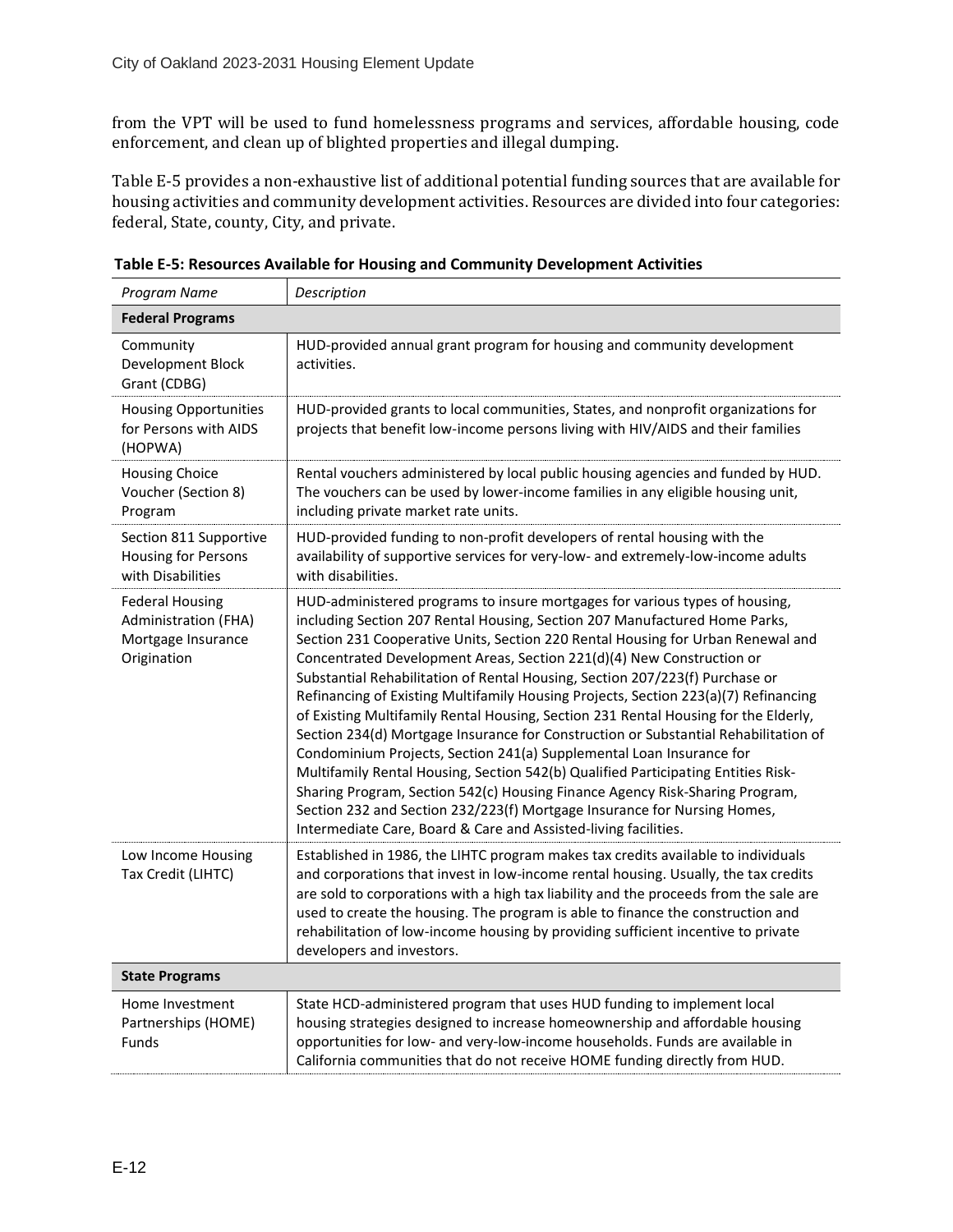| Program Name                                                 | Description                                                                                                                                                                                                                                                                                                                                                                                                                        |
|--------------------------------------------------------------|------------------------------------------------------------------------------------------------------------------------------------------------------------------------------------------------------------------------------------------------------------------------------------------------------------------------------------------------------------------------------------------------------------------------------------|
| <b>SB2 Planning Grants</b>                                   | In 2017, Governor Brown signed the Building Homes and Jobs Act (SB2) to provide<br>funding and technical assistance to local governments in California to streamline<br>housing approvals and accelerate housing production.                                                                                                                                                                                                       |
| Affordable Housing and<br>Sustainable<br>Communities (AHSC)  | AHSC funds projects that support infill and compact development and reduce<br>greenhouse gas (GHG) emissions. Funds are available annually in the form of loans<br>and/or grants in two kinds of project areas: Transit Oriented Development (TOD)<br>Project Areas and Integrated Connectivity (ICP) Project Areas.                                                                                                               |
| CalHome                                                      | Grants to enable very-low- and low-income households to become or remain<br>homeowners. The City must apply for funds through State HCD in response to<br>periodic Notices of Funding Availability (NOFAs).                                                                                                                                                                                                                        |
| California Emergency<br>Solutions and Housing<br>(CESH)      | CESH provides grant funds to eligible applicants for eligible activities to assist<br>persons experiencing or at-risk of homelessness.                                                                                                                                                                                                                                                                                             |
| <b>Emergency Solutions</b><br>Grants Program (ESG)           | ESG makes grant funds available for projects serving homeless individuals and<br>families through eligible non-profit organizations or local governments. ESG funds<br>can be used for supportive services, emergency shelter/transitional housing,<br>homelessness prevention assistance, and providing permanent housing. Funds are<br>available in California communities that do not receive ESG funding directly from<br>HUD. |
| Golden State<br>Acquisition Fund (GSAF)                      | GSAF was seeded with \$23 million from the HCD's Affordable Housing Innovation<br>Fund. Combined with matching funds, GSAF makes up to five-year loans to<br>developers for acquisition or preservation of affordable housing.                                                                                                                                                                                                     |
| Homekey                                                      | Homekey provides grants to local to acquire and rehabilitate a variety of housing<br>types - such as hotels, motels, vacant apartment buildings, and residential care<br>facilities - in order to serve people experiencing homelessness or who are also at<br>risk of serious illness from COVID-19.                                                                                                                              |
| Housing for a Healthy<br>California (HHC)                    | HHC provides funding on a competitive basis to deliver supportive housing<br>opportunities to developers using the federal National Housing Trust Funds (NHTF)<br>allocations for operating reserve grants and capital loans.                                                                                                                                                                                                      |
| <b>Housing-Related Parks</b><br>Program                      | Funds the creation of new park and recreation facilities or improvement of existing<br>park and recreation facilities that are associated with rental and ownership projects<br>that are affordable to very-low- and low-income households.                                                                                                                                                                                        |
| Infill Infrastructure<br>Grant Program (IIG)                 | IIG provides grant funding for infrastructure improvements for new infill housing in<br>residential and/or mixed-use projects. Funds are made available through a<br>competitive application process.                                                                                                                                                                                                                              |
| Joe Serna, Jr.,<br><b>Farmworker Housing</b><br>Grant (FWHG) | FWHG makes grants and loans for development or rehabilitation of rental and<br>owner-occupied housing for agricultural workers with priority for lower-income<br>households. However, there is little to no need for farmworker housing in Oakland.                                                                                                                                                                                |
| Local Early Action<br>Planning (LEAP) Grants                 | The Local Early Action Planning (LEAP) program assist cities and counties to plan for<br>housing through providing over-the-counter, non-competitive planning grants.                                                                                                                                                                                                                                                              |
| <b>Local Housing Trust</b><br>Fund Program (LHTF)            | Affordable Housing Innovation's LHTF lends money for construction of rental<br>housing projects with units restricted for at least 55 years to households earning<br>less than 60 percent of area median income. State funds matches local housing<br>trust funds as downpayment assistance to first-time homebuyers.                                                                                                              |

**Table E-5: Resources Available for Housing and Community Development Activities**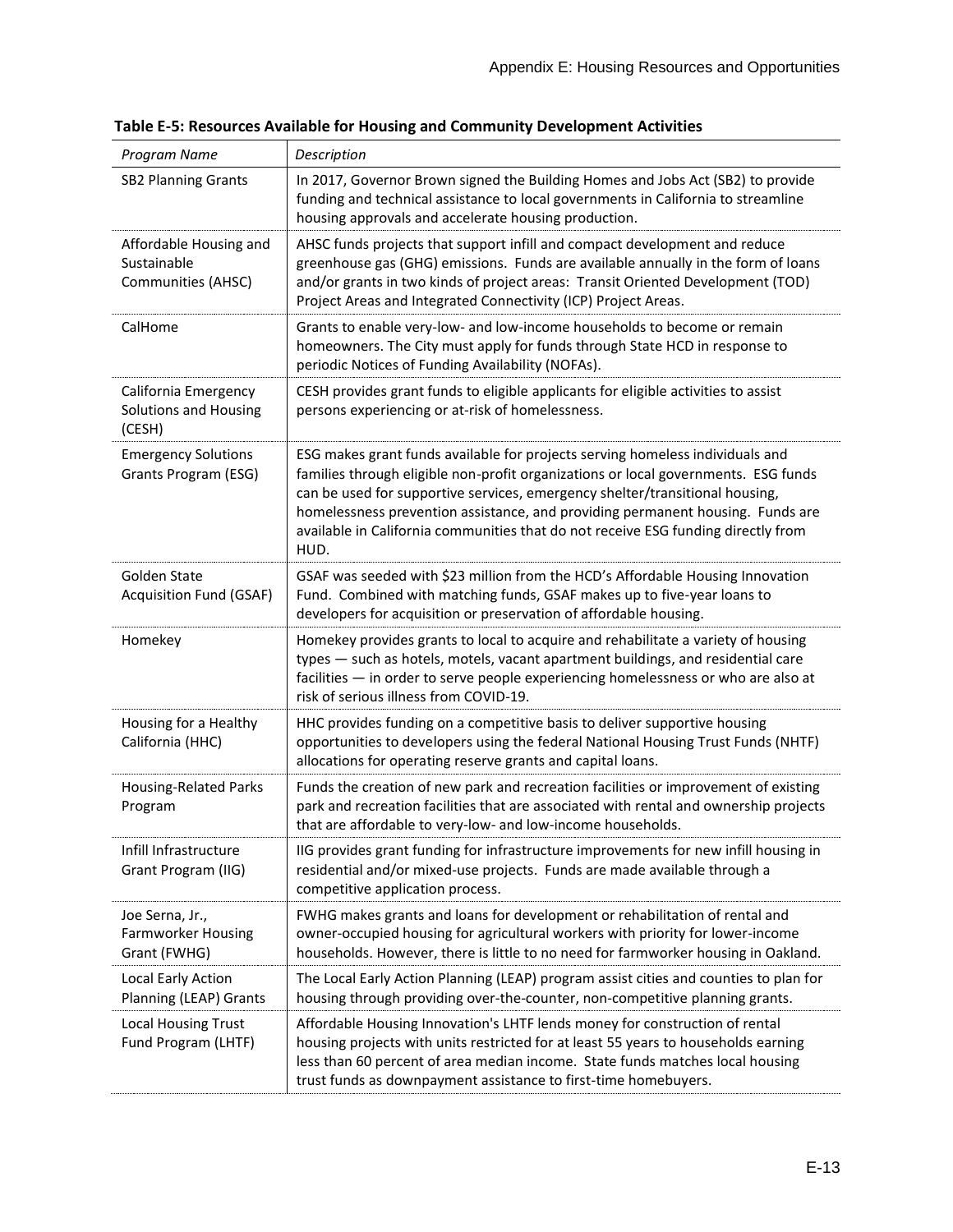| Program Name                                                                           | Description                                                                                                                                                                                                                                                                                                                                                                                                                                                                                                                                                                                                                                                                                                                                                                                                                             |
|----------------------------------------------------------------------------------------|-----------------------------------------------------------------------------------------------------------------------------------------------------------------------------------------------------------------------------------------------------------------------------------------------------------------------------------------------------------------------------------------------------------------------------------------------------------------------------------------------------------------------------------------------------------------------------------------------------------------------------------------------------------------------------------------------------------------------------------------------------------------------------------------------------------------------------------------|
| Mobilehome Park<br>Rehabilitation and<br><b>Resident Ownership</b><br>Program (MPRROP) | MPRROP makes short- and long-term low interest rate loans for the preservation of<br>affordable mobilehome parks for ownership or control by resident organizations,<br>nonprofit housing sponsors, or local public agencies. MPRROP also makes long-<br>term loans to individuals to ensure continued affordability. Funds are made<br>available through a competitive process in response to a periodic NOFA.                                                                                                                                                                                                                                                                                                                                                                                                                         |
| <b>Multifamily Housing</b><br>Program (MHP)                                            | MHP makes low-interest, long-term deferred-payment permanent loans for new<br>construction, rehabilitation, and preservation of permanent and transitional rental<br>housing for lower-income households.                                                                                                                                                                                                                                                                                                                                                                                                                                                                                                                                                                                                                               |
| No Place Like Home<br>(NPLH)                                                           | NPLH dedicates up to \$2 billion in bond proceeds to invest in the development of<br>permanent supportive housing for persons who are in need of mental health<br>services and are experiencing homelessness.                                                                                                                                                                                                                                                                                                                                                                                                                                                                                                                                                                                                                           |
| <b>Permanent Local</b><br><b>Housing Allocation</b><br>(PLHA)                          | PLHA provides a permanent source of funding to local governments to implement<br>plans to increase the affordable housing stock through both formula grants and<br>competitive grants.                                                                                                                                                                                                                                                                                                                                                                                                                                                                                                                                                                                                                                                  |
| Predevelopment Loan<br>Program (PDLP)                                                  | PDLP makes short-term loans available for preservation, construction,<br>rehabilitation or conversion of assisted housing primarily for low-income<br>households. Availability of funding is announced through a periodic NOFA.                                                                                                                                                                                                                                                                                                                                                                                                                                                                                                                                                                                                         |
| <b>Supportive Housing</b><br><b>Multifamily Housing</b><br>Program (SHMHP)             | SHMHP provides low-interest loans to developers of permanent affordable rental<br>housing that contain supportive housing units.                                                                                                                                                                                                                                                                                                                                                                                                                                                                                                                                                                                                                                                                                                        |
| <b>Transit Oriented</b><br><b>Development Housing</b><br>Program (TOD)                 | The TOD program makes low-interest loans and grants for rental housing that<br>includes affordable units that are located within one-quarter mile of a transit<br>station. Applications are accepted in response to a periodic NOFA.                                                                                                                                                                                                                                                                                                                                                                                                                                                                                                                                                                                                    |
| Veterans Housing and<br>Homelessness<br>Prevention Program<br>(VHHP)                   | VHHP provides long-term loans to for-profit, non-profit and public agencies to<br>develop or preserve rental housing for very-low- and low-income veterans and their<br>families.                                                                                                                                                                                                                                                                                                                                                                                                                                                                                                                                                                                                                                                       |
| California Tax Credit<br><b>Allocation Committee</b><br>(TCAC) State Tax<br>Credits    | TCAC facilitates the investment of private capital into the development of<br>affordable rental housing for low-income Californians through State and federal tax<br>credits. Tax credits are available to both individuals and corporations. The tax<br>credits are sold to individuals or corporations with a high tax liability and the<br>proceeds from the sale are used to create affordable housing.                                                                                                                                                                                                                                                                                                                                                                                                                             |
| California Housing<br><b>Finance Agency</b><br>(CalHFA) Multifamily<br>Programs        | CalHFA provides a variety of loan programs for different project types and income<br>levels. Permanent Loan Programs include competitive long-term financing for<br>affordable multifamily rental housing projects, where the Agency must be the Bond<br>Issuer. CalHFA also offers the Conduit Issuer Program, which facilitates access to<br>tax-exempt and taxable bonds by developers seeking financing for eligible projects<br>that provide affordable multifamily rental housing, which can be used when<br>another lender is involved. CalHFA offers the Bond Recycling Program to preserve<br>and recycle prior years tax-exempt private activity bond volume cap to be accessed<br>by developers that seek construction/rehabilitation financing for eligible projects<br>that provide affordable multifamily rental housing. |
| California Housing<br><b>Finance Agency</b><br>(CalHFA) Loan<br>Programs               | CalHFA provides a number of loan programs, including First Mortgage Programs<br>and the Down Payment Assistance Program. The First Mortgage Programs include<br>both government and conventional loans, while the Down Payment Assistance<br>Program provides several options for down payment and closing cost assistance.                                                                                                                                                                                                                                                                                                                                                                                                                                                                                                             |

**Table E-5: Resources Available for Housing and Community Development Activities**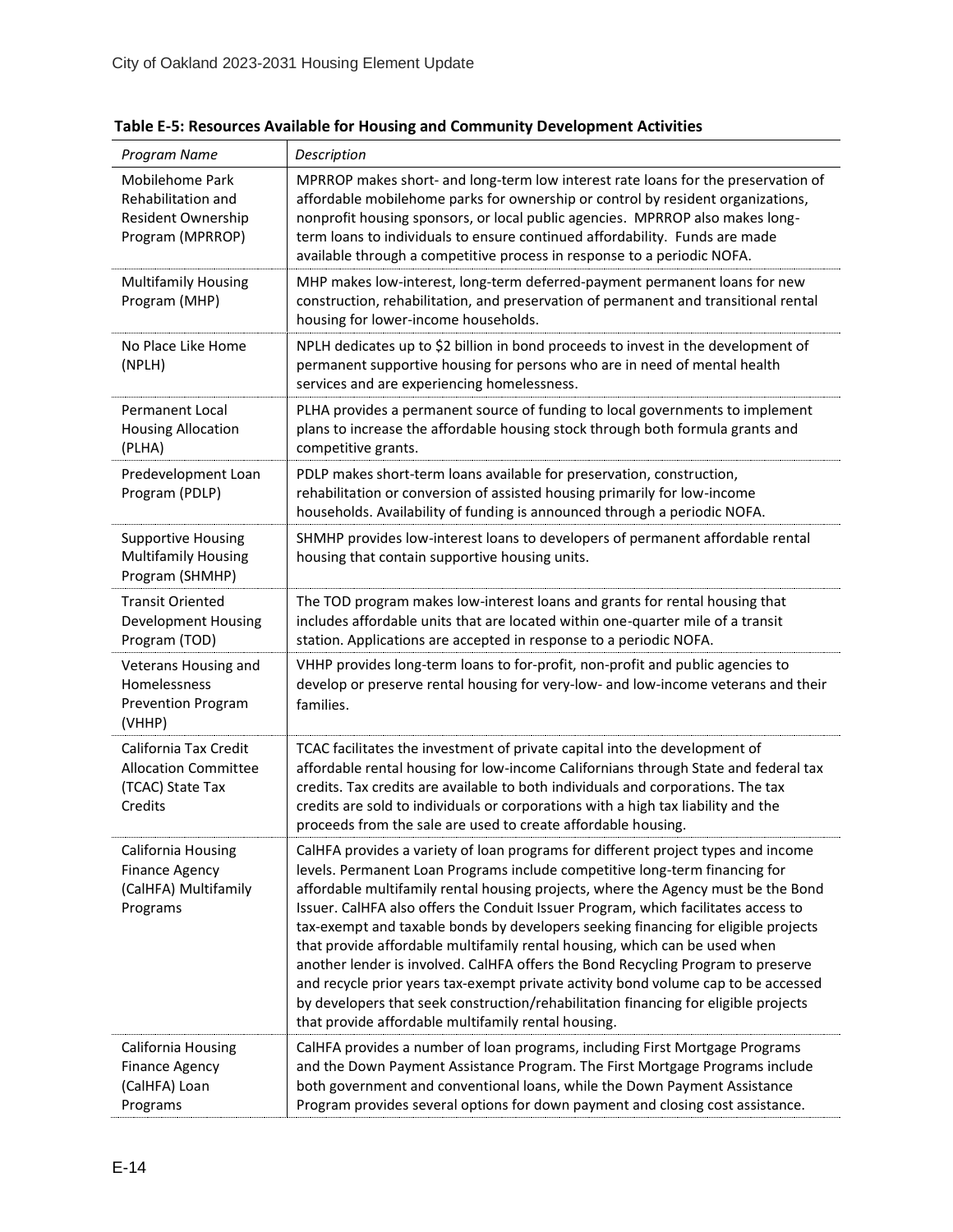| Program Name                                                        | Description                                                                                                                                                                                                                                                                                                                                                                                                                                                            |
|---------------------------------------------------------------------|------------------------------------------------------------------------------------------------------------------------------------------------------------------------------------------------------------------------------------------------------------------------------------------------------------------------------------------------------------------------------------------------------------------------------------------------------------------------|
| <b>Independent Cities</b><br>Lease Finance Authority<br>(ICFA)      | Oakland is an associate member of the ICFA which provides down payment and/or<br>closing cost assistance and assists qualified nonprofit organizations to acquire and<br>manage multi-family housing communities, including manufactured home parks.                                                                                                                                                                                                                   |
| <b>County Programs</b>                                              |                                                                                                                                                                                                                                                                                                                                                                                                                                                                        |
| Alameda County<br>Community<br>Development Agency<br>(CDA) Programs | Alameda County CDA offers a variety of programs targeted towards homeowners,<br>potential homebuyers, low-income renters, and those experiencing homelessness.<br>This includes public services, home and neighborhood repair and rehabilitation<br>programs, rental assistance, supportive housing, public housing, and funding for<br>homeless services.                                                                                                             |
| <b>City Programs</b>                                                |                                                                                                                                                                                                                                                                                                                                                                                                                                                                        |
| Access Improvement<br>Program                                       | Provides grants for accessibility modifications for both rental and owner-occupied<br>properties. The property must be located in one of the seven Community<br>Development Districts.                                                                                                                                                                                                                                                                                 |
| <b>Emergency Home</b><br>Repair                                     | Provides loans for major home repairs that require immediate attention due to a<br>citation issued by a Fire Marshall, Health Officer or Code Enforcement Officer.<br>Loans are made to low- and moderate-income owner occupants of one-to-four-unit<br>dwellings located in the City of Oakland.                                                                                                                                                                      |
| <b>HMIP Deferred</b><br>Payment Loan                                | Provides rehabilitation resources to low-income homeowners unable to qualify for<br>conventional mortgage loans. The property needs to be located in one of the seven<br>Community Development Districts.                                                                                                                                                                                                                                                              |
| Lead Safe Housing and<br>Paint Program                              | Provides free risk assessment for lead hazards and contracted painting services<br>(exterior and limited interior painting) to qualified owner occupied low- and<br>moderate-income households.                                                                                                                                                                                                                                                                        |
| Minor Home Repair<br>Program                                        | Provides small grants to low-income senior homeowners or homeowners with a<br>disability who live in one of the seven Community Development Districts. The<br>program is operated under contract with Alameda County.                                                                                                                                                                                                                                                  |
| Neighborhood Housing<br><b>Revitalization Program</b>               | Provides financial assistance to owners of vacant and blighted residential<br>properties with one-to-four units or single-family dwellings that are in need of<br>repair to correct code violations and to eliminate safety and health hazards.                                                                                                                                                                                                                        |
| Rental Rehabilitation<br>Program                                    | Provides rehabilitation financing for privately owned residential properties. The<br>maximum loan amount will be 50% of the construction costs. The maximum loan<br>amount will be determined after a needs assessment is completed. Loan interest<br>rates will be linked to the market. Affordability requirements will be set to balance<br>anti-displacement interests with property owner's incentives to participate in this<br>rental unit improvement program. |
| Residential<br>Receivership Program                                 | Not yet under way, this program is designed to facilitate the rehabilitation of<br>vacant and/or blighted substandard properties. A third party "receiver" is<br>appointed by the courts to obtain the financing and to provide design construction<br>services necessary to rehabilitate blighted properties throughout the City of<br>Oakland.                                                                                                                       |
| Weatherization and<br>Energy Retrofit Loan<br>Program               | Provides loans to owner-occupied low- and moderate-income households to<br>provide weatherization and baseline energy efficiency upgrades.                                                                                                                                                                                                                                                                                                                             |

**Table E-5: Resources Available for Housing and Community Development Activities**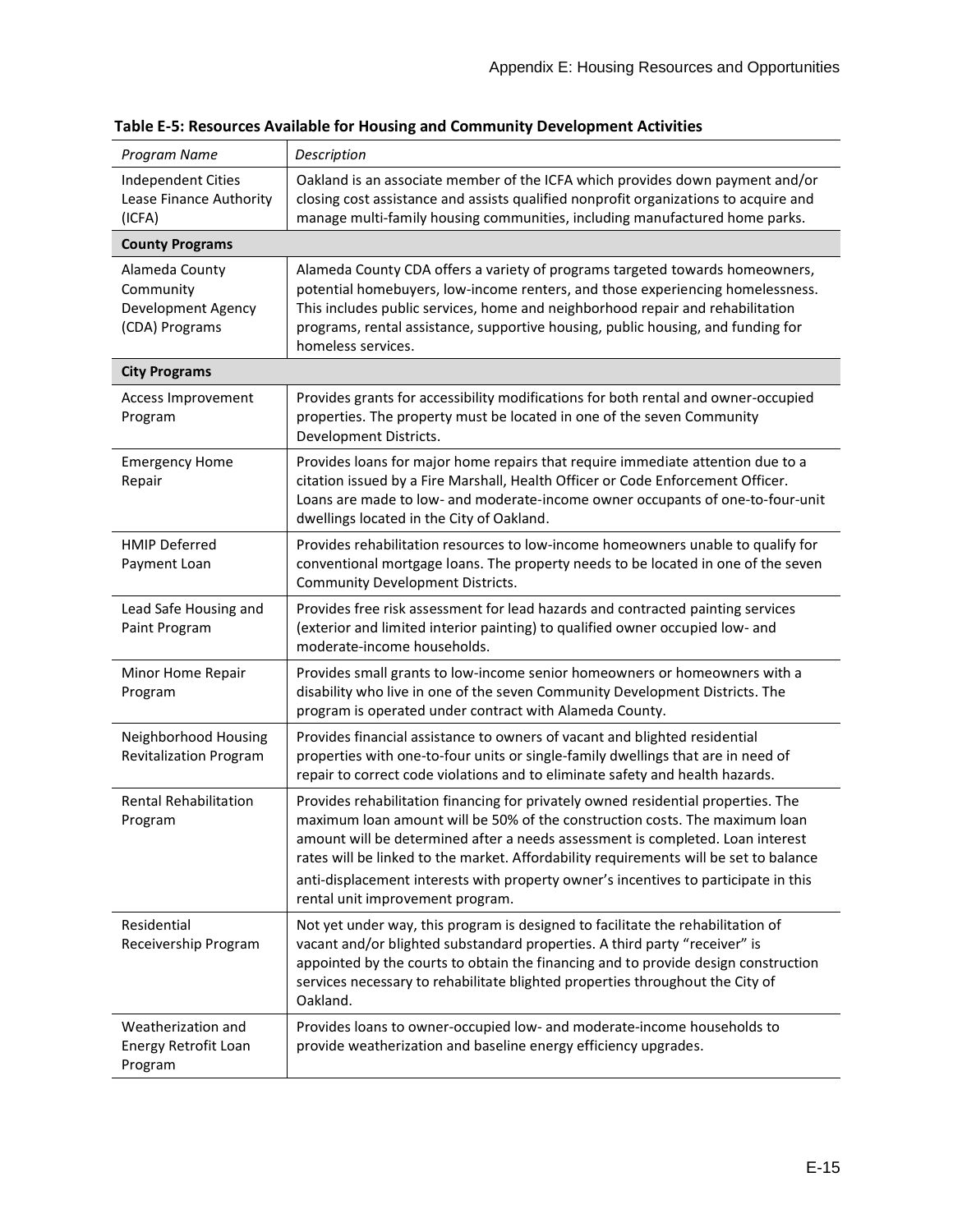| Program Name                                                                                                                               | Description                                                                                                                                                                                                                                                                                                                                                                                                                                                                           |
|--------------------------------------------------------------------------------------------------------------------------------------------|---------------------------------------------------------------------------------------------------------------------------------------------------------------------------------------------------------------------------------------------------------------------------------------------------------------------------------------------------------------------------------------------------------------------------------------------------------------------------------------|
| Mortgage Assistance<br>Program (MAP) for First<br><b>Time Homebuyers</b>                                                                   | This program is still in place but does not have a dedicated source of funding. City<br>staff will administer loans under this program as program income becomes<br>available. This program provides deferred interest loans of up to \$75,000 to low-<br>income, owner-occupant, first time homebuyers; and up to \$50,000 to moderate-<br>income, owner-occupant, first time homebuyers.                                                                                            |
| Down Payment<br>Assistance Program<br>(DAP) for Public Safety<br><b>Officers and Oakland</b><br>Unified School District<br><b>Teachers</b> | This program is still in place but does not have a dedicated source of funding. City<br>staff will administer loans under this program as program income becomes<br>available. Loans will be up to \$50,000 to sworn police and fire services officers and<br>Oakland Unified School District teachers, earning incomes that are at or below 120<br>percent of the median income level.                                                                                               |
| First Time Homebuyer<br>CalHome Program                                                                                                    | A California State grant funded program that provides assistance to first time<br>homebuyer via deferred loans for up to \$60,000. This program is still in place but<br>does not currently have any grant funding. City staff will apply for funds the next<br>time grants become available. City staff will administer loans under this program as<br>program income becomes available.                                                                                             |
| First-time Homebuyer<br><b>Shared Appreciation</b><br>Mortgage (SAM)<br>Program of the Local<br><b>Housing Trust Fund</b>                  | A California State grant funded program that provides funds to local jurisdictions<br>that have a local housing trust fund. The program provides assistance to first time<br>homebuyers via deferred loans for up to \$60,000. This program is still in place but<br>does not currently have any grant funding. City staff will apply for funds the next<br>time grants become available. City staff will administer loans under this program as<br>program income becomes available. |
| <b>Community Buying</b><br>Program                                                                                                         | A program designed to transform abandoned and/or foreclosed properties into<br>new affordable ownership or rental housing.                                                                                                                                                                                                                                                                                                                                                            |
| <b>Foreclosed Properties</b><br><b>Blight Abatement</b>                                                                                    | Enforce proactive maintenance requirements on lenders of foreclosed properties<br>and City registration requirements.                                                                                                                                                                                                                                                                                                                                                                 |
| Home Preservation<br>Loan Program                                                                                                          | Provide up to \$50,000 in forgivable loan funds for distressed homeowners.                                                                                                                                                                                                                                                                                                                                                                                                            |
| Investor-Owned<br>Properties Program                                                                                                       | Enforce City ordinance requiring investors who purchase properties with<br>foreclosure history to register and allow for City interior inspection to address<br>habitability issues.                                                                                                                                                                                                                                                                                                  |
| <b>ROOT Loan Fund</b><br>(Neighborhood<br><b>Stabilization Program</b><br>(NSP) Program Income)                                            | A foreclosure mitigation pilot loan program that provides assistance to eligible<br>homeowners to preserve ownership of homes in foreclosure.                                                                                                                                                                                                                                                                                                                                         |
| <b>Affordable Housing</b><br>New Construction and<br>Substantial<br><b>Rehabilitation Program</b>                                          | Provides funds to entities with demonstrated experience and capacity in the<br>development and management of affordable rental or ownership housing at a<br>below-market interest rate for the construction of low- and moderate-income<br>housing. Loan terms range from 55 years for rental housing to permanently<br>affordable for homeownership units.                                                                                                                           |
| Affordable Housing<br>Rehabilitation and<br>Preservation                                                                                   | Provides funds to facilitate emergency repairs and capital improvements to<br>strengthen the financial and physical condition of existing affordable rental housing<br>regulated by the City of Oakland.                                                                                                                                                                                                                                                                              |

**Table E-5: Resources Available for Housing and Community Development Activities**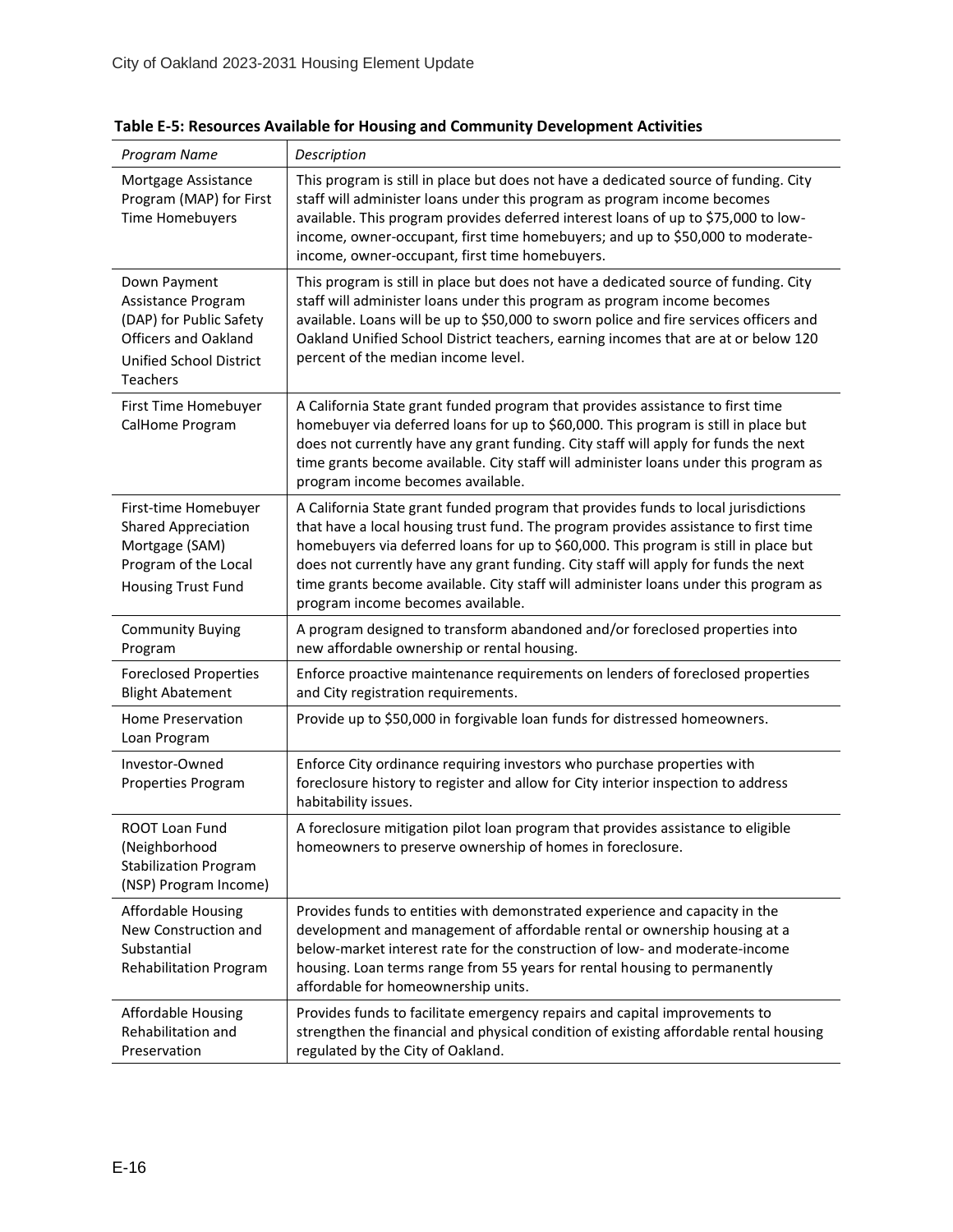| Program Name                                                                        | Description                                                                                                                                                                                                                   |
|-------------------------------------------------------------------------------------|-------------------------------------------------------------------------------------------------------------------------------------------------------------------------------------------------------------------------------|
| Predevelopment Loan<br>Program                                                      | Provides predevelopment loans to non-profit housing developers. These funds can<br>be used to prepare applications for project financing. At least 40 percent of the<br>units need to be earmarked for low-income persons.    |
| Code enforcement<br>relocation Program                                              | Provides assistance to tenants mandated to move due to City enforcement of<br>housing and building code problems.                                                                                                             |
| <b>HEARTH Emergency</b><br><b>Solutions Grant</b><br>Program                        | Provides housing services that lead to permanent access to housing (rapid<br>rehousing services, homelessness prevention, support services in housing,<br>outreach, shelter, and housing resources).                          |
| Matilda Cleveland<br><b>Transitional Housing</b><br>Program                         | Provides temporary housing for homeless families attempting to stabilize their lives<br>in order to help them obtain permanent housing. Approximately fifteen families<br>can be assisted at this transitional facility.      |
| <b>Supportive Housing</b><br>Program/Homeless<br><b>Families Support</b><br>Network | Provides a continuum of services, shelter and transitional housing (54 units) to<br>assist homeless families.                                                                                                                 |
| <b>Transitional Housing</b><br>Program                                              | Provides temporary housing (9-12 families) for homeless families attempting to<br>stabilize their lives in order to obtain permanent housing.                                                                                 |
| <b>Oakland Homeless</b><br>Youth Collaborative                                      | Provides 24-29 transitional housing beds for homeless youth.                                                                                                                                                                  |
| East Oakland<br>Community<br>Project/Crossroads                                     | Provides temporary shelter in a state-of-the-art emergency shelter facility with 125<br>beds and comprehensive support services for homeless people.                                                                          |
| <b>Homeless Facilities</b><br>Construction and/or<br>Rehabilitation                 | Provides funding for construction or rehabilitation of emergency, transitional or<br>permanent housing with supportive services for homeless persons.                                                                         |
| Door-to-Door<br><b>Foreclosure Prevention</b><br>Outreach                           | Door-to-door outreach on foreclosure prevention and other housing assistance<br>services.                                                                                                                                     |
| <b>Foreclosure Counseling</b><br>and Prevention                                     | Provides housing counseling and legal services for homeowners in foreclosure.                                                                                                                                                 |
| <b>Housing Assistance</b><br>Center                                                 | Provides one-stop housing services and referrals, including accessing affordable<br>housing and homeless shelter placements.                                                                                                  |
| Pre- and Post- Purchase<br>Counseling                                               | Provide informational mailings, outreach and counseling services to first-time and<br>re-entry homebuyers, as well as homeowners facing possible foreclosure.                                                                 |
| <b>Rental Assistance Fund</b>                                                       | Provide up to \$5,000 in rental assistance grants to distressed tenants.                                                                                                                                                      |
| <b>Private Resources/Financing Programs</b>                                         |                                                                                                                                                                                                                               |
| <b>Federal National</b><br>Mortgage Association<br>(Fannie Mae)                     | A government-sponsored enterprise that provides a reliable source of affordable<br>mortgage financing nationwide. Fannie Mae purchases mortgages from lenders and<br>facilitates the flow of capital into the housing market. |
| Federal Home Loan<br>Mortgage Corporation<br>(Freddie Mac)                          | A government-sponsored enterprise that operates in the secondary mortgage<br>market to ensure a reliable and affordable supply of mortgage funds.                                                                             |

**Table E-5: Resources Available for Housing and Community Development Activities**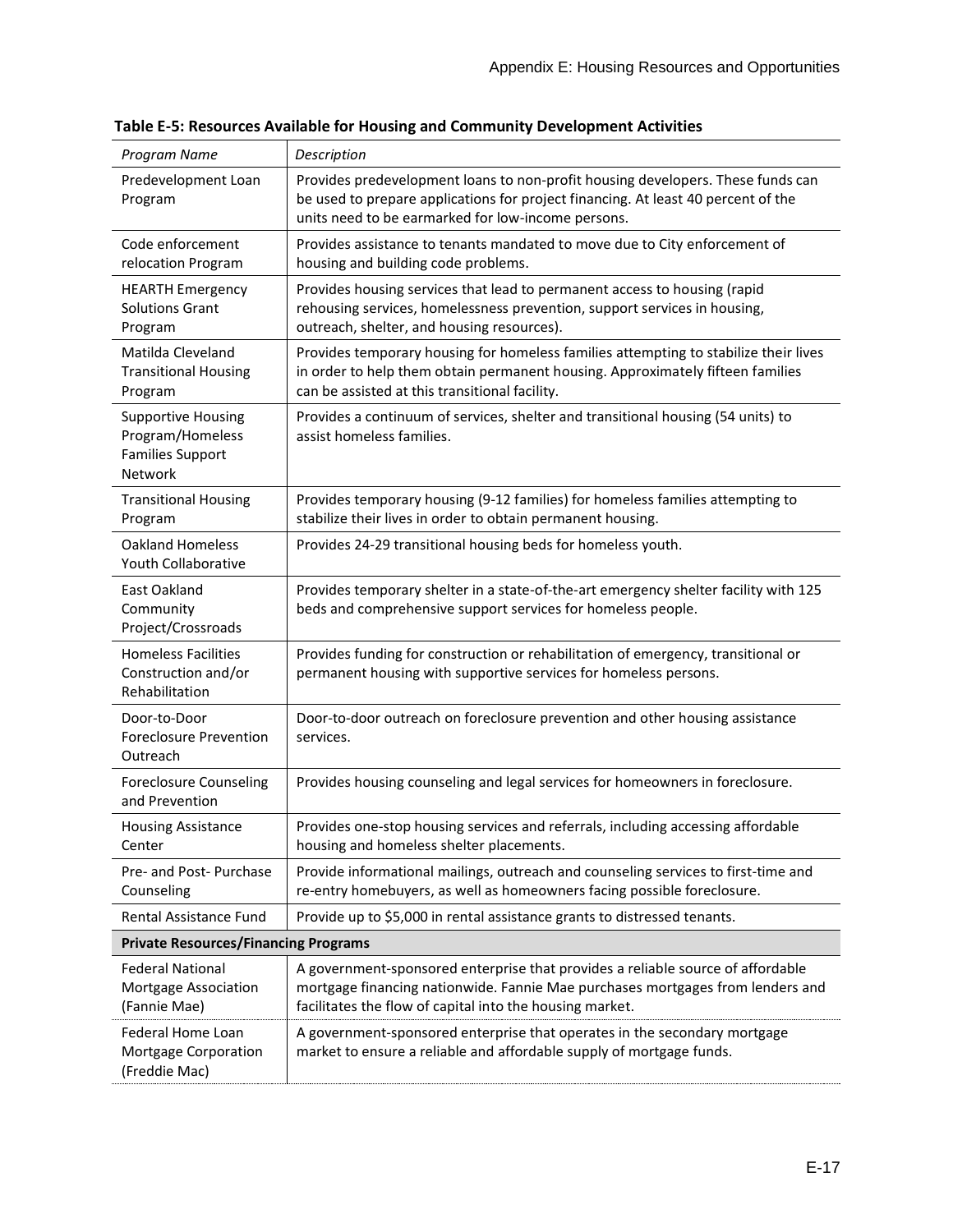| Program Name                                                          | Description                                                                                                                                                                                                                                                                                                                                        |
|-----------------------------------------------------------------------|----------------------------------------------------------------------------------------------------------------------------------------------------------------------------------------------------------------------------------------------------------------------------------------------------------------------------------------------------|
| California Community<br>Reinvestment<br>Corporation (CCRC)            | Non-profit mortgage banking consortium designed to provide long term debt<br>financing for affordable multi-family rental housing. Non-profit and for-profit<br>developers contact member banks.                                                                                                                                                   |
| Federal Home Loan<br>Bank (FHLB) Affordable<br><b>Housing Program</b> | Direct subsidies to non-profit developers, for-profit developers and public agencies<br>for affordable low-income ownership and rental projects.                                                                                                                                                                                                   |
| Community<br>Reinvestment Act (CRA)                                   | Federal law requires that banks, savings and loans, thrifts, and their affiliated<br>mortgaging subsidiaries annually evaluate the credit needs for public projects in<br>communities where they operate. This includes meeting the needs of borrowers in<br>all segments of the communities, including low- and moderate-income<br>neighborhoods. |

**Table E-5: Resources Available for Housing and Community Development Activities**

## <span id="page-17-0"></span>**E.2 Administrative Resources**

The provision of affordable housing in any community requires both financial resources as well as administrative resources. Housing programs require that a number of entities work together in partnership to bring the necessary resources together to provide for affordable housing. Provided below is a brief discussion of some of the administrative resources that the City has available to provide for housing programs.

Affordable housing development projects within Oakland are directly funded and asset managed by the City's Housing & Community Development Department (Oakland HCD). Oakland HCD also administers the City's federal allocations of CDBG, HOME, and HOPWA, as well as oversight of the Rental Adjustment Program (RAP). Through the coordinated effort of these divisions, the needs for affordable housing are assessed and planned for, proposed developments are regulated in accordance with the City's planning and zoning codes, and funding is available through the City's annual Notice of Funding Availability (NOFA). For-profit and non-profit housing developers are valuable resource partners in the development of affordable housing. The City has successfully worked with housing developers to complete affordable housing projects; since 1998 the City has funded the development of over 6,000 units of housing.

Note that the Oakland Redevelopment Agency, active from October 10, 1956 to February 1, 2012, managed numerous affordable housing projects and programs within eight active Redevelopment Project Areas in Oakland. With the dissolution of the Oakland Redevelopment Agency along with all statewide Redevelopment Agencies, the new Redevelopment Successor Agency, housing within the Public/Private Development Division of Economic and Workforce Development (EWD), was created to wind down and complete the activities of the former Redevelopment Agency.

The Oakland Housing Authority, a completely separate entity from the City, manages a portfolio of affordable housing units in the city, although most affordable housing units are privately managed by non-profit organizations. The OHA administers the Department of Housing and Urban Development's Section 8 program in Oakland, and also own and oversee the management of hundreds of units of legacy public housing and partner to develop new affordable housing.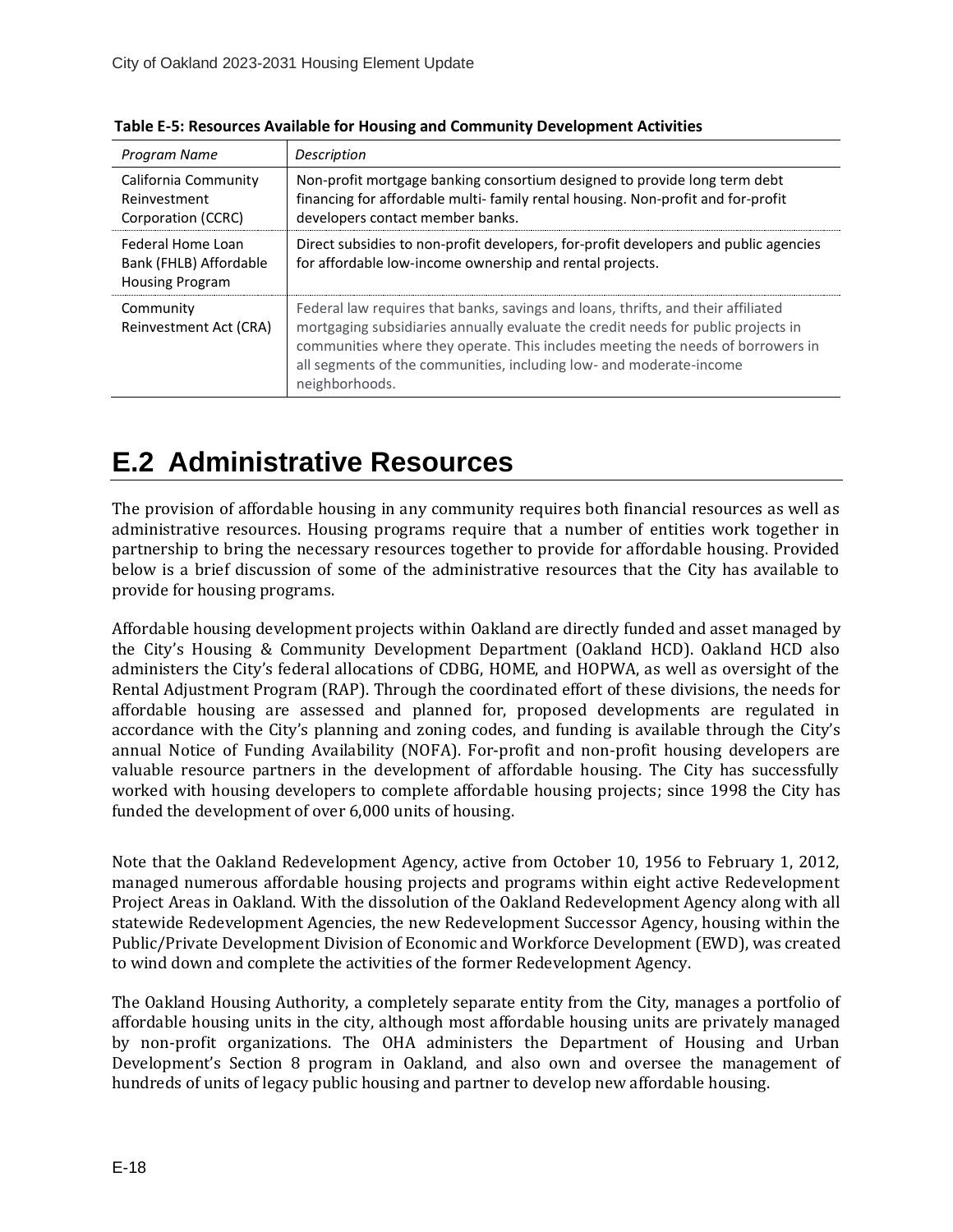# <span id="page-18-0"></span>**E.3 Other Housing Resources and Considerations**

### <span id="page-18-1"></span>**PUBLICLY-OWNED AND SURPLUS LAND**

The 2023-2031 Housing Element Sites Inventory includes a number of sites owned by a local public entity, including the City, the San Francisco Bay Area Rapid Transit District, and the County of Alameda. Guidance provided by State HCD indicates that sites owned or leased by a city, county, or city and county are generally considered appropriate as "developable" sites, and that non-vacant publicly owned surplus or excess land provide significant opportunities for residential development. Further, State law—including AB 1486 and AB 1255—seeks to identify and prioritize State and local surplus lands available for housing development affordable to lower-income households. It should be noted that not all publicly-owned land is considered surplus land. Pursuant to Government Code section 54221, "surplus land" means land owned in fee simple by any local agency for which the local agency's governing body takes formal action in a regular public meeting declaring that the land is surplus and is not necessary for the agency's use.

As of the compilation of this Housing Element (April 2022), based on records from the Alameda County Assessor, the City has identified 2,741 parcels—representing about 24,173.6 acres—within city limits that are publicly-owned (not necessarily all surplus land). While not all of these parcels are currently be suitable for housing development, they still represent a significant resource with long-range potential for housing development – depending on the site. The agencies that own these parcels are listed in Table E-6 below.

|                                                    | Number of     | Total    |
|----------------------------------------------------|---------------|----------|
| <b>Agency Name</b>                                 | Parcels       | Acreage  |
| ALAMEDA CO FLOOD CONTROL & WATER CONSERVATION DIST | 1             | 0.1      |
| ALAMEDA CONTRA COSTA TRANSIT DISTRICT              | 13            | 33.8     |
| ALAMEDA COUNTY FLOOD CONTROL                       | 129           | 54.6     |
| ALAMEDA COUNTY HOMELESS ACTION CENTER              | 1             | 0.1      |
| ALAMEDA COUNTY JOINT POWERS AUTHORITY              | 5             | 3.5      |
| AMERICAN NATIONAL RED CROSS                        | 1             | 1.0      |
| <b>BAY AREA RAPID TRANSIT DISTRICT</b>             | 1             | 1.4      |
| CALIFORNIA AFFORDABLE HOUSING INITIATIVES INC      | 6             | 1.8      |
| <b>CITY OAKLAND</b>                                | 44            | 166.6    |
| <b>CITY OAKLAND HOUSING</b>                        | 8             | 11.1     |
| CITY OAKLAND HOUSING FTAL                          | 1             | 2.3      |
| <b>CITY OF EMERYVILLE</b>                          | 5             | 0.5      |
| <b>CITY OF HAYWARD</b>                             | $\mathbf{1}$  | 0.1      |
| <b>CITY OF OAKLAND</b>                             | 1,209         | 19,720.0 |
| CITY OF OAKLAND & COUNTY OF ALAMEDA                | $\mathcal{P}$ | 111.9    |
| CITY OF OAKLAND COMMUNITY REDEVELOPMENT            | 1             | 0.0      |
| CITY OF OAKLAND HOUSING AUTHORITY                  | 5             | 4.9      |

#### <span id="page-18-2"></span>**Table E-6 Publicly-Owned Land, 2022**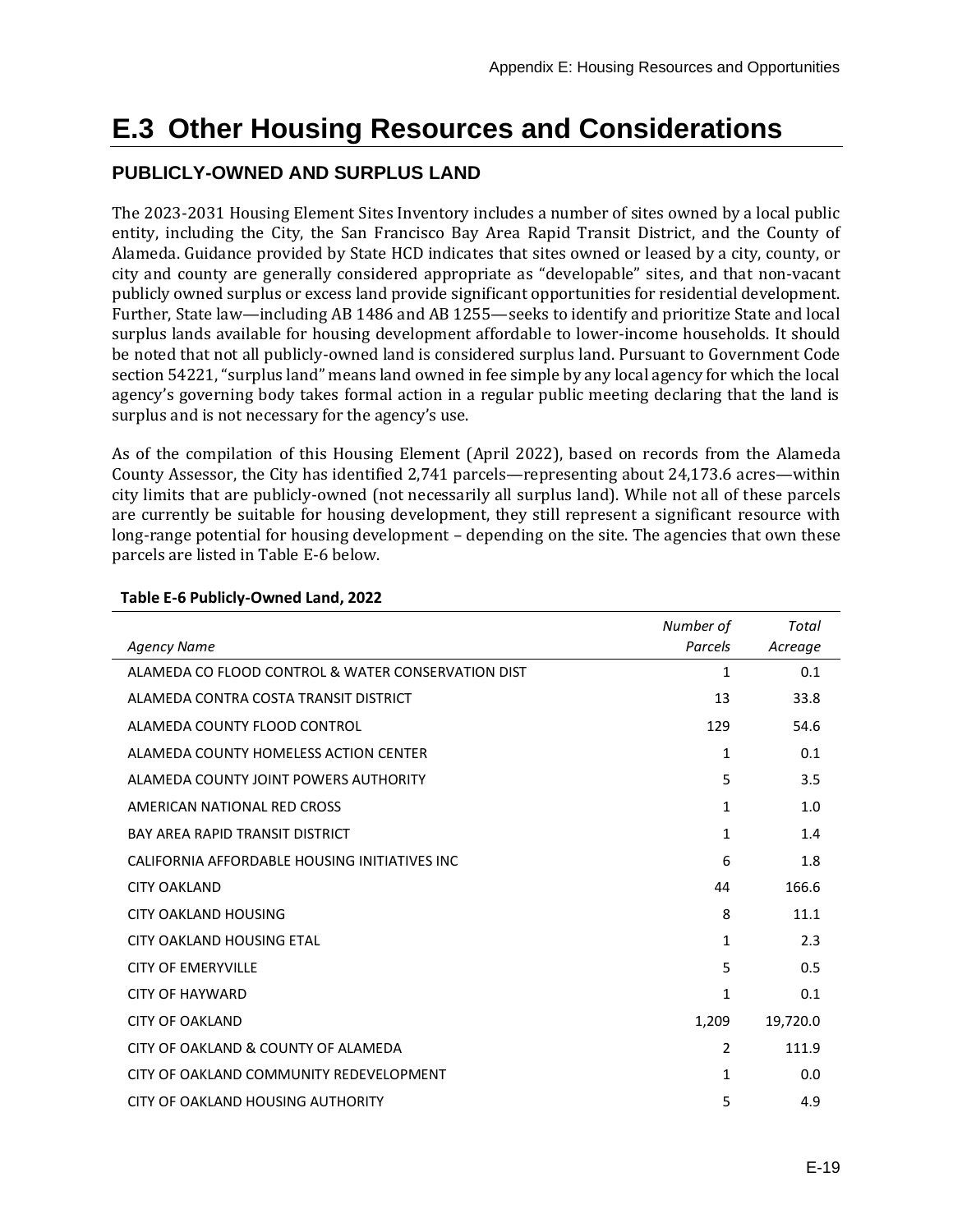## **Table E-6 Publicly-Owned Land, 2022**

| <b>Agency Name</b>                                 | Number of<br>Parcels | Total<br>Acreage |
|----------------------------------------------------|----------------------|------------------|
| CITY OF OAKLAND HOUSING AUTHORITY ETAL             | $\overline{2}$       | 1.7              |
| CITY OF OAKLAND REDEVELOPMENT                      | 6                    | 9.4              |
| CITY OF OAKLAND REDEVELOPMENT AGENCY               | $\mathcal{P}$        | 3.4              |
| COUNTY ALAMEDA WASTE MANAGEMENT                    | $\mathbf{1}$         | 0.2              |
| <b>COUNTY OF ALAMEDA</b>                           | 34                   | 57.4             |
| COUNTY OF ALAMEDA & CITY OF OAKLAND                | 1                    | 8.9              |
| D W A FED-OAK INC                                  | $\mathbf{1}$         | 3.3              |
| EAST BAY MUNICIPAL UTILITY DISTRICT                | 114                  | 449.4            |
| <b>EAST BAY REGIONAL PARK DISTRICT</b>             | 110                  | 1,158.6          |
| EAST BAY REGIONAL PARKS DISTRICT                   | $\mathbf{1}$         | 0.2              |
| <b>HOUSING AUTHORITY OF CITY OF OAKLAND</b>        | 9                    | 8.2              |
| HOUSING AUTHORITY OF THE CITY OF OAKLAND           | 321                  | 120.5            |
| LEONA OUARRY GEOLOGIC HAZARD ABATEMENT DISTRICT    | 6                    | 83.6             |
| NATIONAL RAILROAD PASSENGER CORPORATION            | 8                    | 19.1             |
| <b>OAKLAND 14TH OFFICE INC.</b>                    | 2                    | 0.6              |
| OAKLAND HOUSING AUTHORITY                          | 2                    | 1.0              |
| OAKLAND REDEVELOPMENT SUCCESSOR AGENCY             | 3                    | 4.0              |
| OAKLAND STATE BUILDING AUTHORITY                   | 10                   | 2.0              |
| OAKLAND TERMINAL RAILWAY 839-1-4G-1-POR 1          | $\mathbf{1}$         | 0.3              |
| OAKLAND UNIFIED SCHOOL DISTRICT                    | 178                  | 501.2            |
| PERALTA COMMUNITY COLLEGE DISTRICT                 | 11                   | 44.2             |
| PERALTA JUNIOR COLLEGE DISTRICT                    | 15                   | 144.9            |
| REDEVELOPMENT AGENCY CITY OF EMERYVILLE            | $\mathbf{1}$         | 0.0              |
| REDEVELOPMENT AGENCY OF THE CITY OF EMERYVILLE     | 7                    | 1.6              |
| REDEVELOPMENT AGENCY OF THE CITY OF OAKLAND        | 13                   | $1.5\,$          |
| REGENTS OF THE UNIVERSITY OF CALIFORNIA            | 17                   | 746.6            |
| REGENTS UNIVERSITY CALIFORNIA                      | 1                    | 1.0              |
| SAN FRANCISCO BAY AREA RAPID TRANSIT DISTRICT      | 103                  | 57.7             |
| SAN FRANCISO BAY AREA RAPID TRANSIT DISTRICT       | 1                    | 1.8              |
| <b>STATE CALIFORNIA</b>                            | 3                    | 0.6              |
| STATE CALIFORNIA DEPARTMENT OF TRANSPORTATION      | 1                    | 1.2              |
| STATE CALIFORNIA TRANSPORTATION                    | $\mathbf{1}$         | 1.8              |
| STATE OF CALIFORNIA                                | 295                  | 319.4            |
| STATE OF CALIFORNIA & OAKLAND STATE BUILDING AUTHO | 1                    | 0.1              |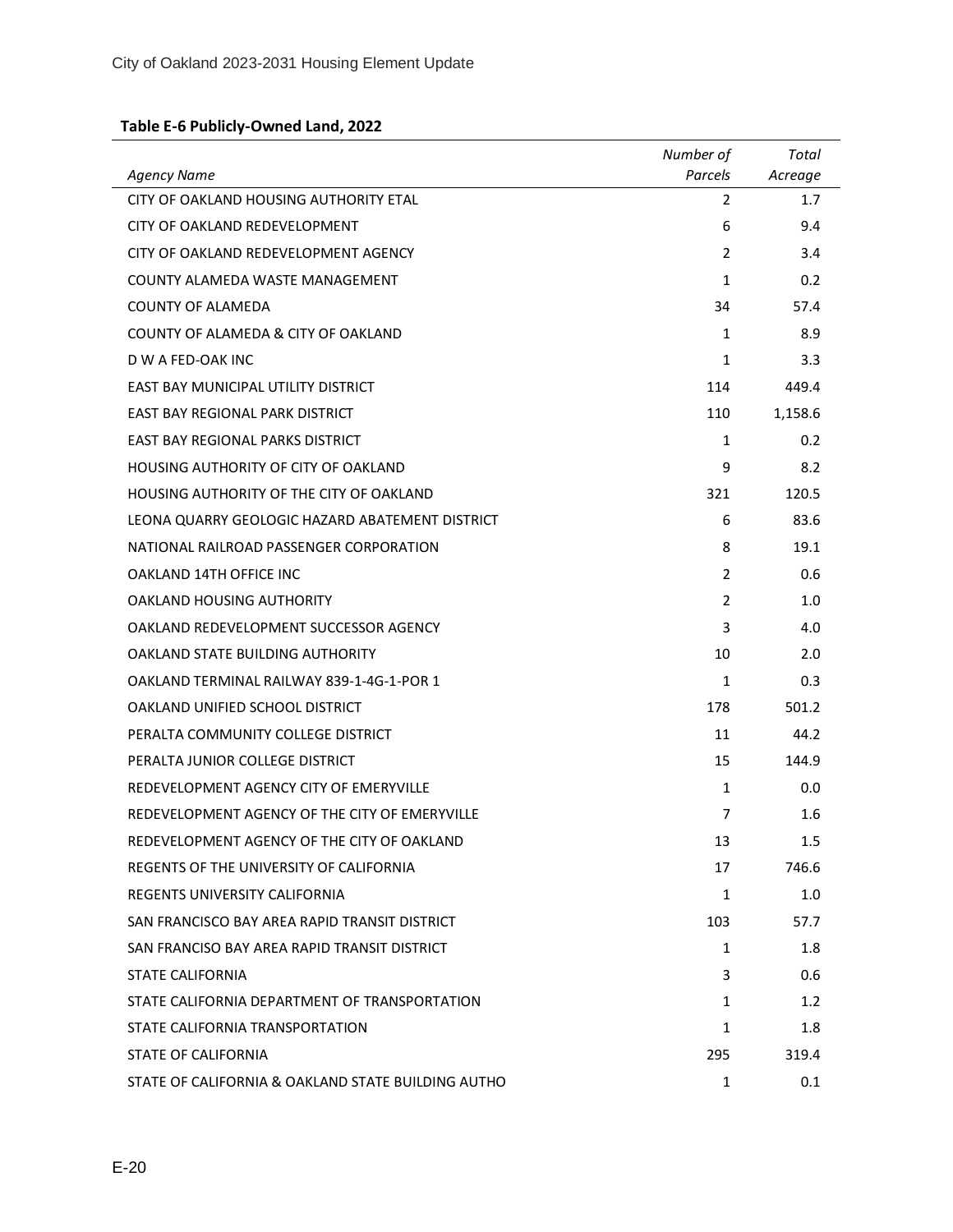| Agency Name                                      | Number of<br>Parcels | Total<br>Acreage |
|--------------------------------------------------|----------------------|------------------|
| STATE OF CALIFORNIA DEPARTMENT OF TRANSPORTATION |                      | 0.2              |
| STATE OF CALIFORNIA TRANSPORTATION               | 5                    | 125.2            |
| UNITED STATES OF AMERICA                         | 14                   | 153.4            |
| UNITED STATES POSTAL SERVICE                     | 6                    | 25.9             |

#### **Table E-6 Publicly-Owned Land, 2022**

*Source: Alameda County, Assessor Parcel Data, 2021; City of Oakland, 2022*

These sites are located in a diverse array of locations throughout the city within various zoning districts and densities for potential residential development. A number of these sites have the potential to accommodate residential development – the 2023-2031 Oakland Housing Sites Inventory includes 115 publicly-owned parcels which have either been declared surplus or have plans to be declared surplus in the near future. In accordance with AB 1486 and AB 1255, the City continues to work with local agencies to determine whether there is surplus or excess land that is not necessary for the agency's use and may be identified as "surplus" for reporting to the State HCD and California Department of General Services (DGS) with the intention of connecting developers to potential lands available for housing development affordable to lower-income households. See Table E-7 below for a listing of declared surplus sites in Oakland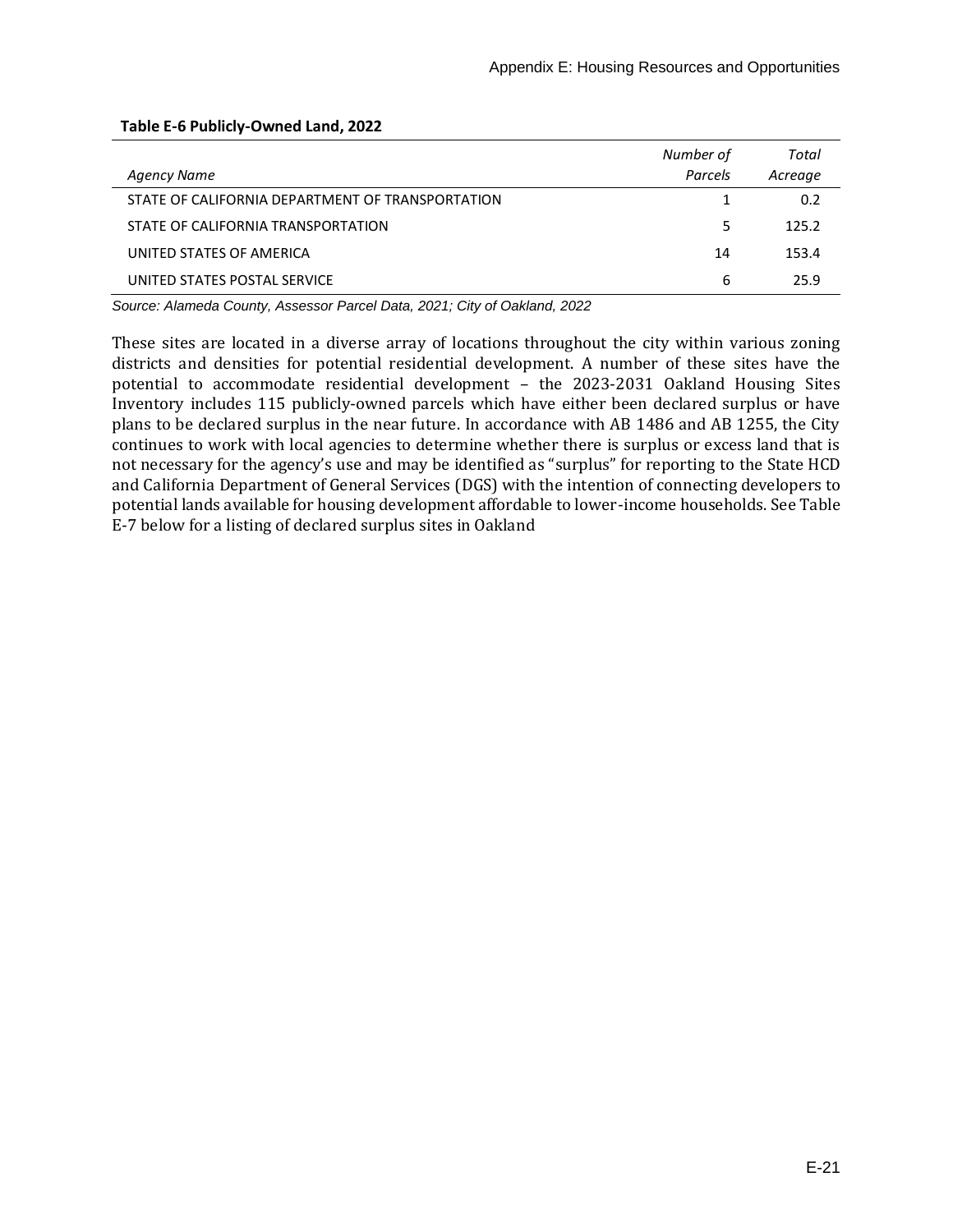## **Table E-7: Locally-Owned Surplus Sites, 2021**

<span id="page-21-0"></span>

|                  |                                    |                             | Number of    | <b>Surplus</b>         |       |                                            |
|------------------|------------------------------------|-----------------------------|--------------|------------------------|-------|--------------------------------------------|
| <b>APN</b>       | <b>Address</b>                     | <b>Existing Use</b>         | <b>Units</b> | <b>Status</b>          | Acres | <b>Notes</b>                               |
| 20-153-6         | 1449 Miller Ave                    | Other                       | 0            | <b>Surplus</b><br>Land | 0.28  | community cabins                           |
| $2 - 101 - 1$    | 989 Franklin St                    | Public<br><b>Facilities</b> |              | <b>Surplus</b><br>Land | 0.31  | LRPMP (Franklin 88 Garage)                 |
| $2 - 27 - 6 - 9$ | 1260 Martin Luther<br>King Jr Way  | Public<br><b>Facilities</b> |              | <b>Surplus</b><br>Land | 1.79  | <b>LRPMP (City Center West)</b><br>Garage) |
| 25-719-7-1       | 3050 International<br><b>B</b> lvd | Other                       |              | <b>Surplus</b><br>Land | 0.75  | covid testing site                         |
| 25-720-2-1       | 1443 Derby Ave                     | Other                       | 0            | Surplus<br>Land        | 0.21  | parking lot                                |
| 25-773-8-2       | 2777 Foothill Blvd                 | Other                       | 0            | Surplus<br>Land        | 0.41  | community garden                           |
| 25-773-8-3       | 2759 Foothill Blvd                 | Other                       | 0            | <b>Surplus</b><br>Land | 0.11  | community garden                           |
| $2 - 91 - 1$     | 1310 Oak St                        | Public<br><b>Facilities</b> | 0            | <b>Surplus</b><br>Land | 0.71  | Fire Alarm Bldg                            |
| 2-97-39          | 498 11th St                        | Other                       |              | Surplus<br>Land        | 0.43  | LRPMP (T6 site)                            |
| 2-97-40          | 498 11th St                        | Other                       | 0            | <b>Excess</b>          | 0.25  | LRPMP (T6 site)                            |
| 2-97-45          | 1327 Broadway                      | Public<br><b>Facilities</b> |              | <b>Surplus</b><br>Land | 0.44  | <b>LRPMP (City Center Mall)</b>            |
| $2 - 99 - 4$     | 12th St                            | Public<br><b>Facilities</b> |              | Surplus<br>Land        | 0.01  | <b>LRPMP (City Center Mall)</b>            |
| 31-3182-27       | 5859 Foothill Blvd                 | Commercial                  |              | Surplus<br>Land        | 1.69  | <b>LRPMP (Seminary Point)</b>              |
| 32-2084-50       | 3614 Foothill Blvd                 | Vacant                      | 0            | <b>Surplus</b><br>Land | 0.12  | vacant lot                                 |
| 32-2084-51       | 3600 Foothil Blvd                  | Vacant                      | 0            | <b>Surplus</b><br>Land | 0.24  | vacant lot                                 |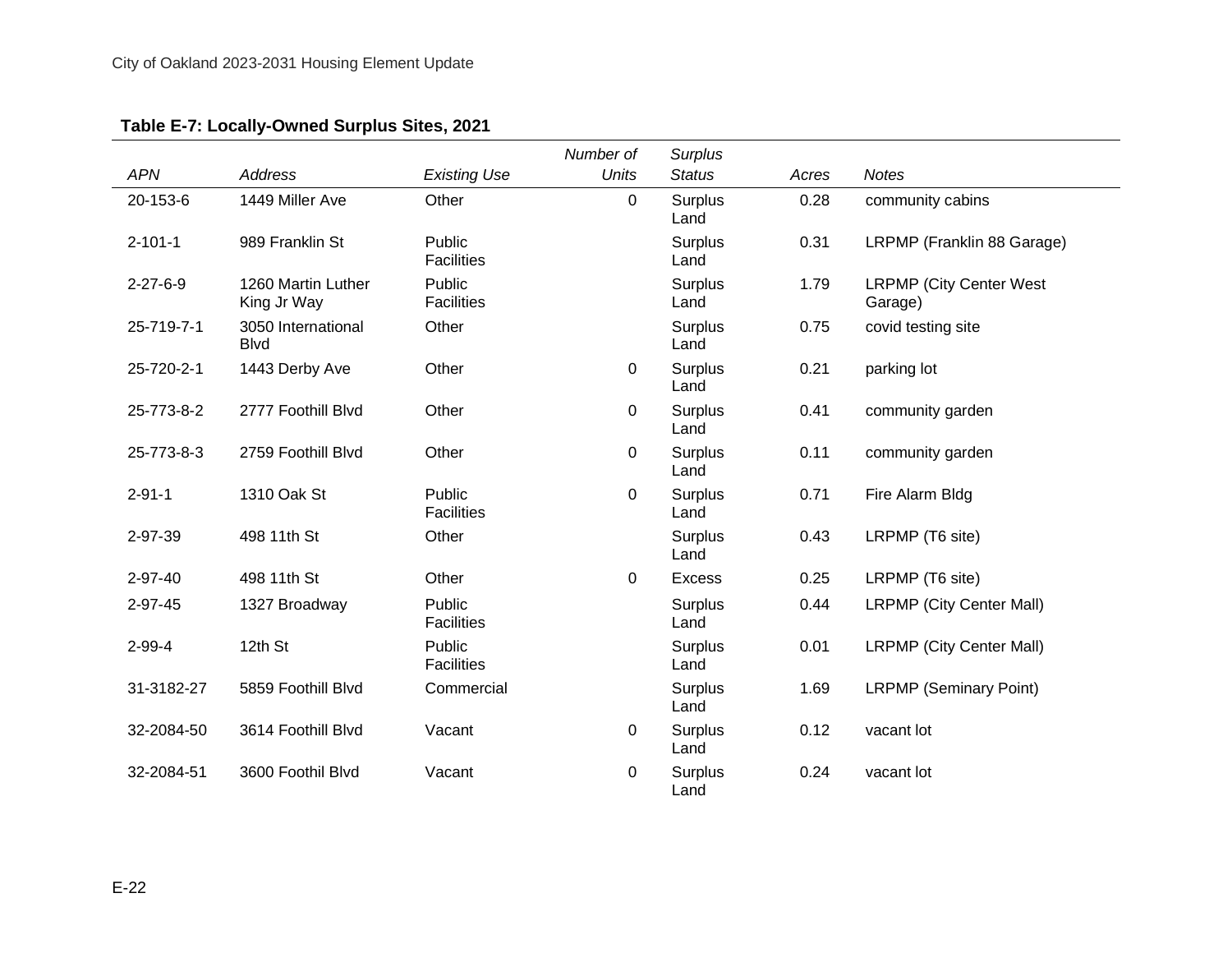|                       |                                   |                             | Number of    | <b>Surplus</b>         |       |                                                             |
|-----------------------|-----------------------------------|-----------------------------|--------------|------------------------|-------|-------------------------------------------------------------|
| <b>APN</b>            | <b>Address</b>                    | <b>Existing Use</b>         | <b>Units</b> | <b>Status</b>          | Acres | <b>Notes</b>                                                |
| 32-2115-<br>$37-1$    | 3566 Foothill Blvd                | Vacant                      | 0            | <b>Surplus</b><br>Land | 0.15  | vacant lot                                                  |
| $32 - 2115$<br>$38-1$ | 3550 Foothill Blvd                | Vacant                      | $\mathbf 0$  | <b>Surplus</b><br>Land | 0.27  | vacant lot                                                  |
| 32-2804-50            | 3614 Foothill Blvd                | Vacant                      |              | Surplus<br>Land        | 0.11  | vacant lot                                                  |
| 32-2804-51            | 3600 Foothil Blvd                 | Vacant                      |              | Surplus<br>Land        | 0.24  | vacant lot                                                  |
| 33-2177-21            | 3611 E 12th St                    | Residential                 | 94           | Surplus<br>Land        | 1.41  | <b>LRPMP</b> (Fruitvale Transit Village<br>- Casa Arabella) |
| 33-2187-32            | 3301 San Leandro St               | Other                       |              | Surplus<br>Land        | 0.57  | LRPMP (La Clinica parking lot)                              |
| 33-2197-19            | 3541 E 12th St                    | Other                       |              | <b>Surplus</b><br>Land | 2.01  | <b>LRPMP</b> (Fruitvale Transit Village<br>parking lot)     |
| $3-49-1-12$           | <b>Market St</b>                  | Other                       | 0            | <b>Excess</b>          | 0     | LRPMP (sliver)                                              |
| 39-3291-20            | 6955 Foothill Blvd                | Other                       | 0            | Surplus<br>Land        | 1.22  | <b>Black Cultural Zone</b>                                  |
| 40-3317-32            | 7318 International<br><b>Blvd</b> | Commercial                  | 0            | Surplus<br>Land        | 0.08  | parking lot                                                 |
| 40-3317-<br>48-13     | 73rd Ave                          | Commercial                  | $\pmb{0}$    | <b>Excess</b>          | 0.04  | parking lot                                                 |
| 40-3319-25            | Sunshine Ct                       | Other                       |              | Surplus<br>Land        | 0.07  | LRPMP (street)                                              |
| 41-3901-10            | 66th Ave                          | Public<br><b>Facilities</b> | 0            | Surplus<br>Land        | 2.17  | Coliseum City - North (welcome<br>lawn)                     |
| 41-3901-4             | 796 66th Ave                      | Commercial                  | 0            | Surplus<br>Land        | 4.53  | Coliseum City - North (parking lot)                         |
| 41-3901-7-<br>3       | 73rd Ave                          | Other                       |              | Surplus<br>Land        | 0.06  | LRPMP (sliver)                                              |

## **Table E-7: Locally-Owned Surplus Sites, 2021**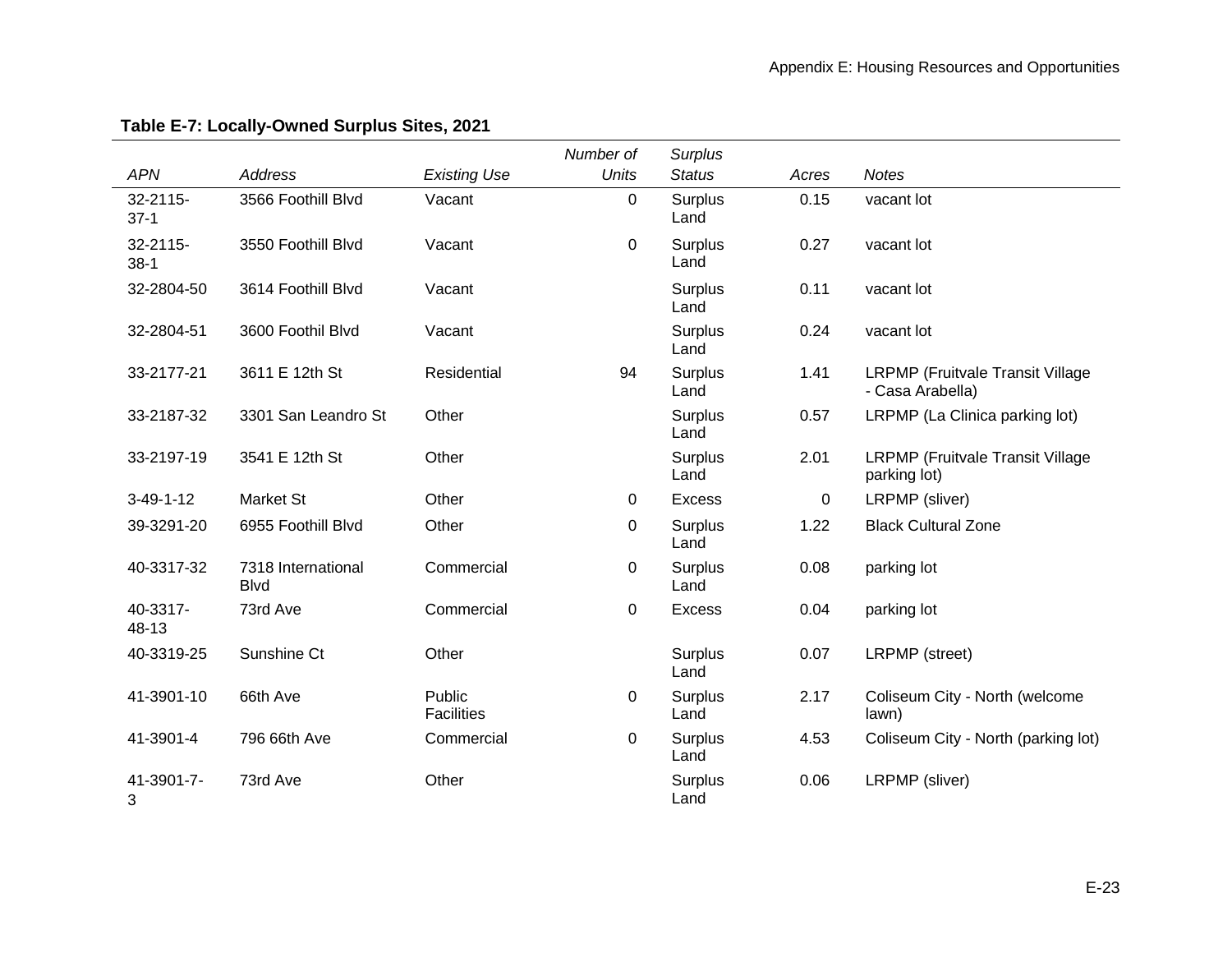| Table E-7: Locally-Owned Surplus Sites, 2021 |
|----------------------------------------------|
|----------------------------------------------|

|                              |                        |                             | Number of    | <b>Surplus</b>         |        |                                                          |
|------------------------------|------------------------|-----------------------------|--------------|------------------------|--------|----------------------------------------------------------|
| <b>APN</b>                   | <b>Address</b>         | <b>Existing Use</b>         | <b>Units</b> | <b>Status</b>          | Acres  | <b>Notes</b>                                             |
| 41-3901-7-<br>5              | 700 73rd Ave           | Other                       |              | <b>Surplus</b><br>Land | 0.77   | LRPMP (Amtrak parking lot)                               |
| 41-3901-8                    | 7000 Coliseum Way      | Public<br><b>Facilities</b> | 0            | Surplus<br>Land        | 103.95 | Coliseum; NOA issuance<br>complete                       |
| 41-3901-9                    | 7000 Coliseum Way      | Public<br><b>Facilities</b> | 0            | <b>Surplus</b><br>Land | 8.52   | Oracle Arena; NOA issuance<br>complete                   |
| 41-4056-4-<br>4              | 905 66th Ave           | Other                       |              | Surplus<br>Land        | 6.3    | <b>LRPMP</b> (Cypress Mandela<br><b>Training Center)</b> |
| 41-4170-1-<br>2              | 711 71st Ave           | Other                       | 0            | Surplus<br>Land        | 1.22   | Coliseum City - misc (safe RV<br>parking)                |
| 41-4173-1-<br>3              | 73rd Ave               | Vacant                      | 0            | <b>Surplus</b><br>Land | 0.32   | Coliseum City - East (vacant lot)                        |
| 41-4173-2-<br>$\overline{2}$ | 728 73rd Ave           | Vacant                      | 0            | Surplus<br>Land        | 0.35   | Coliseum City - East (vacant lot)                        |
| 41-4173-3-<br>6              | 710 73rd Ave           | Vacant                      | 0            | <b>Surplus</b><br>Land | 0.52   | Coliseum City - East (vacant lot)                        |
| 41-4212-1                    | Leona Creek Dr         | Other                       |              | Surplus<br>Land        | 0.23   | LRPMP (Lion Creek)                                       |
| 42-4328-1-<br>16             | 633 Hegenberger Rd     | Other                       | 0            | Surplus<br>Land        | 12.37  | Coliseum City - South (homeless<br>interventions)        |
| 42-4328-1-<br>24             | 8000 S Coliseum<br>Way | Vacant                      | 0            | Surplus<br>Land        | 8.8    | Coliseum City - South (Malibu<br>Lot)                    |
| $4 - 35 - 1 - 2$             | Magnolia St            | Other                       | 0            | <b>Excess</b>          | 0.01   | LRPMP (sliver)                                           |
| $4 - 35 - 2 - 7$             | 14th St                | Other                       | 0            | <b>Excess</b>          | 0      | LRPMP (sliver)                                           |
| $4 - 35 - 3 - 2$             | 1333 Adeline St        | Other                       | 0            | <b>Excess</b>          | 0.01   | LRPMP (sliver)                                           |
| 43A-4644-<br>26              | 8280 MacArthur Blvd    | Vacant                      | 0            | Surplus<br>Land        | 0.15   | vacant lot                                               |
| 43A-4644-<br>28              | 8296 MacArthur Blvd    | Vacant                      | 0            | Surplus<br>Land        | 0.15   | vacant lot                                               |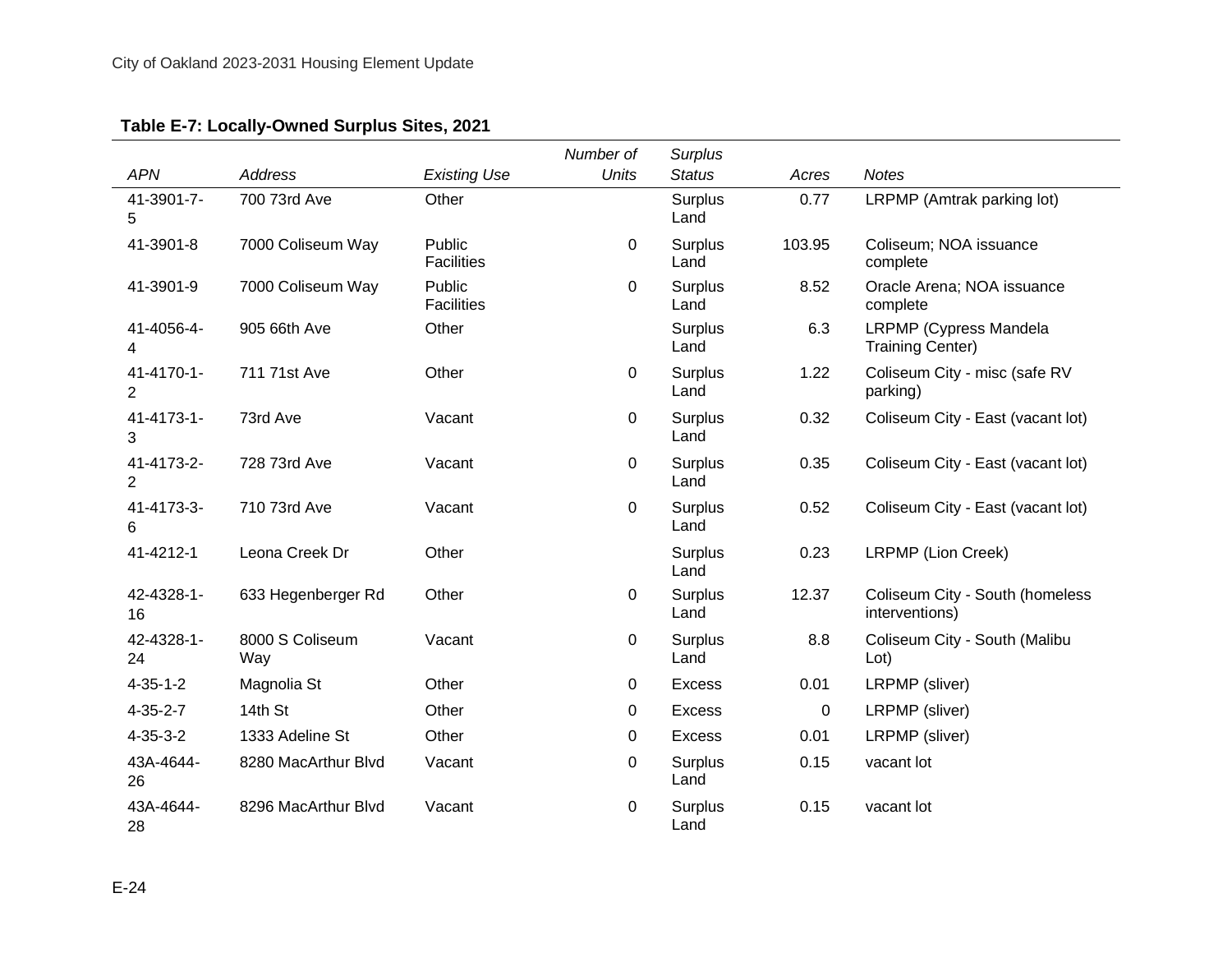|                              |                                    |                     | Number of    | <b>Surplus</b>         |       |                       |
|------------------------------|------------------------------------|---------------------|--------------|------------------------|-------|-----------------------|
| <b>APN</b>                   | <b>Address</b>                     | <b>Existing Use</b> | <b>Units</b> | <b>Status</b>          | Acres | <b>Notes</b>          |
| 44-4967-2                    | 9409 International<br><b>Blvd</b>  | Vacant              |              | <b>Surplus</b><br>Land | 0.15  | LRPMP (Hill Elmhurst) |
| 44-4967-3                    | 9415 International<br><b>B</b> lvd | Vacant              |              | Surplus<br>Land        | 0.12  | LRPMP (Hill Elmhurst) |
| 44-4967-4-<br>$\overline{2}$ | 1361 95th Ave                      | Vacant              |              | <b>Surplus</b><br>Land | 0.07  | LRPMP (Hill Elmhurst) |
| 44-4967-4-<br>3              | 9423 International<br><b>B</b> lvd | Vacant              |              | Surplus<br>Land        | 0.11  | LRPMP (Hill Elmhurst) |
| 44-4967-5                    | 9431 International<br><b>Blvd</b>  | Vacant              |              | Surplus<br>Land        | 0.06  | LRPMP (Hill Elmhurst) |
| 44-4967-7-                   | 9437 International<br><b>Blvd</b>  | Vacant              |              | <b>Surplus</b><br>Land | 0.11  | LRPMP (Hill Elmhurst) |
| 44-4967-9                    | 95th Ave                           | Vacant              |              | Surplus<br>Land        | 0.04  | LRPMP (Hill Elmhurst) |
| 44-5014-5                    | 9418 Edes Ave                      | Vacant              | 0            | Surplus<br>Land        | 0.4   | vacant lot            |
| 44-5014-6-<br>3              | 606 Clara St                       | Vacant              | 0            | <b>Surplus</b><br>Land | 0.2   | vacant lot            |
| 47-5576-7-<br>3              | 10451 MacArthur<br><b>B</b> lvd    | Vacant              | 0            | <b>Surplus</b><br>Land | 0.52  | vacant lot            |
| 48-5617-<br>$10 - 4$         | 2660 98th Ave                      | Vacant              | 0            | Surplus<br>Land        | 0.34  | vacant lot            |
| 48-5617-9-                   | 2656 98th Ave                      | Vacant              | 0            | <b>Surplus</b><br>Land | 0.14  | vacant lot            |
| 48-6870-2                    | Barcelona St                       | Vacant              | 0            | Surplus<br>Land        | 4.71  | Oak Knoll             |
| 48D-7277-<br>32              | Longcroft Dr                       | Vacant              | 0            | Surplus<br>Land        | 0.14  | vacant lot            |

## **Table E-7: Locally-Owned Surplus Sites, 2021**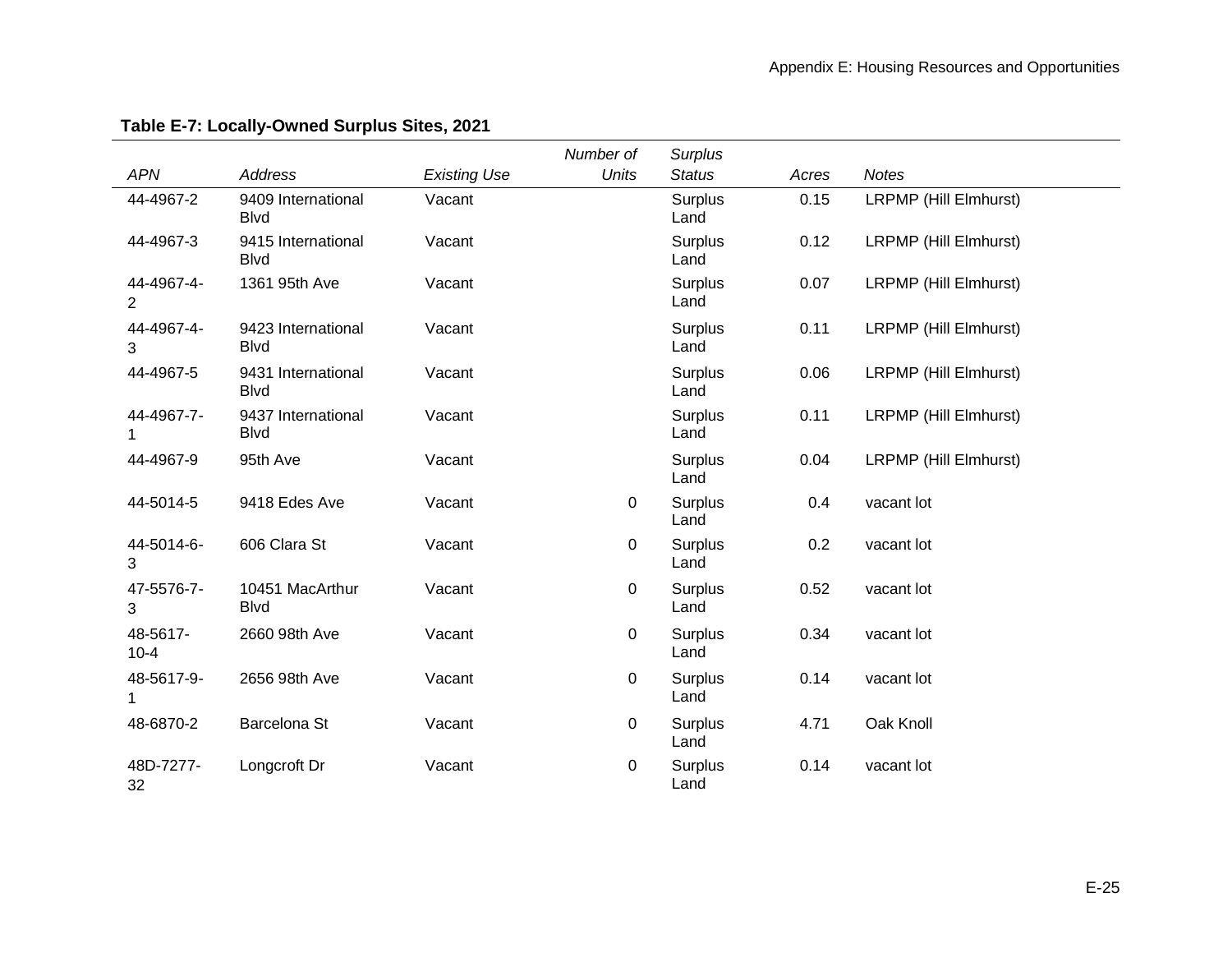| Table E-7: Locally-Owned Surplus Sites, 2021 |
|----------------------------------------------|
|----------------------------------------------|

|                   |                                  |                             | Number of    | <b>Surplus</b>         |       |                                                          |
|-------------------|----------------------------------|-----------------------------|--------------|------------------------|-------|----------------------------------------------------------|
| <b>APN</b>        | Address                          | <b>Existing Use</b>         | <b>Units</b> | <b>Status</b>          | Acres | <b>Notes</b>                                             |
| 48F-7361-<br>11   | 6226 Moraga Ave                  | Vacant                      | 0            | <b>Surplus</b><br>Land | 0.55  | vacant lot                                               |
| 48F-7361-<br>12   | 6226 Moraga Ave                  | Other                       | 0            | Surplus<br>Land        | 0.36  | historic fire house                                      |
| $5 - 383 - 2 - 2$ | Myrtle St                        | Other                       | 0            | Excess                 | 0.01  | LRPMP (sliver)                                           |
| 5-387-14          | 1606 Chestnut St                 | Vacant                      | 0            | <b>Excess</b>          | 0.04  | vacant lot                                               |
| 5-387-15          | 1608 Chestnut St                 | Vacant                      | 0            | <b>Excess</b>          | 0.04  | vacant lot                                               |
| 74-1339-16        | 1220 Harbor Bay<br>Pkwy          | Other                       | 0            | Surplus<br>Land        | 5.45  | Raiders HQ & Training Facility;<br>NOA issuance complete |
| 74-1361-8         | 1150 Harbor Bay<br>Pkwy, Alameda | Other                       | 0            | Surplus<br>Land        | 11.4  | Raiders HQ & Training Facility;<br>NOA issuance complete |
| 8-620-9-3         | 524 16th St                      | Public<br><b>Facilities</b> | 0            | Surplus<br>Land        | 0.15  | parking lot                                              |
| $8 - 641 - 8 - 5$ | 540 17th St                      | Public<br><b>Facilities</b> |              | Surplus<br>Land        | 1.62  | LRPMP (Oakland Ice Center)                               |
| 8-642-16          | 1807 Telegraph Ave               | Public<br><b>Facilities</b> |              | Surplus<br>Land        | 1.49  | LRPMP (Fox Theater)                                      |
| 8-642-18          | 1800 San Pablo Ave               | Public<br><b>Facilities</b> | 0            | Surplus<br>Land        | 1.02  | parking lot                                              |
| 8-648-16-3        | 2100 Telegraph Ave               | Public<br><b>Facilities</b> | 0            | <b>Excess</b>          | 1.66  | LRPMP (Telegraph Plaza<br>Garage)                        |
| 8-668-12          | 2330 Webster St                  | Public<br><b>Facilities</b> |              | <b>Surplus</b><br>Land | 1.98  | LRPMP (Alexan Webster Garage)                            |
| 8-716-58          | 1911 Telegraph Ave               | Other                       | 0            | Surplus<br>Land        | 1.04  | Downtown Oakland Assn                                    |

*Source: HCD, Annual Progress Reports, 2018-2021*